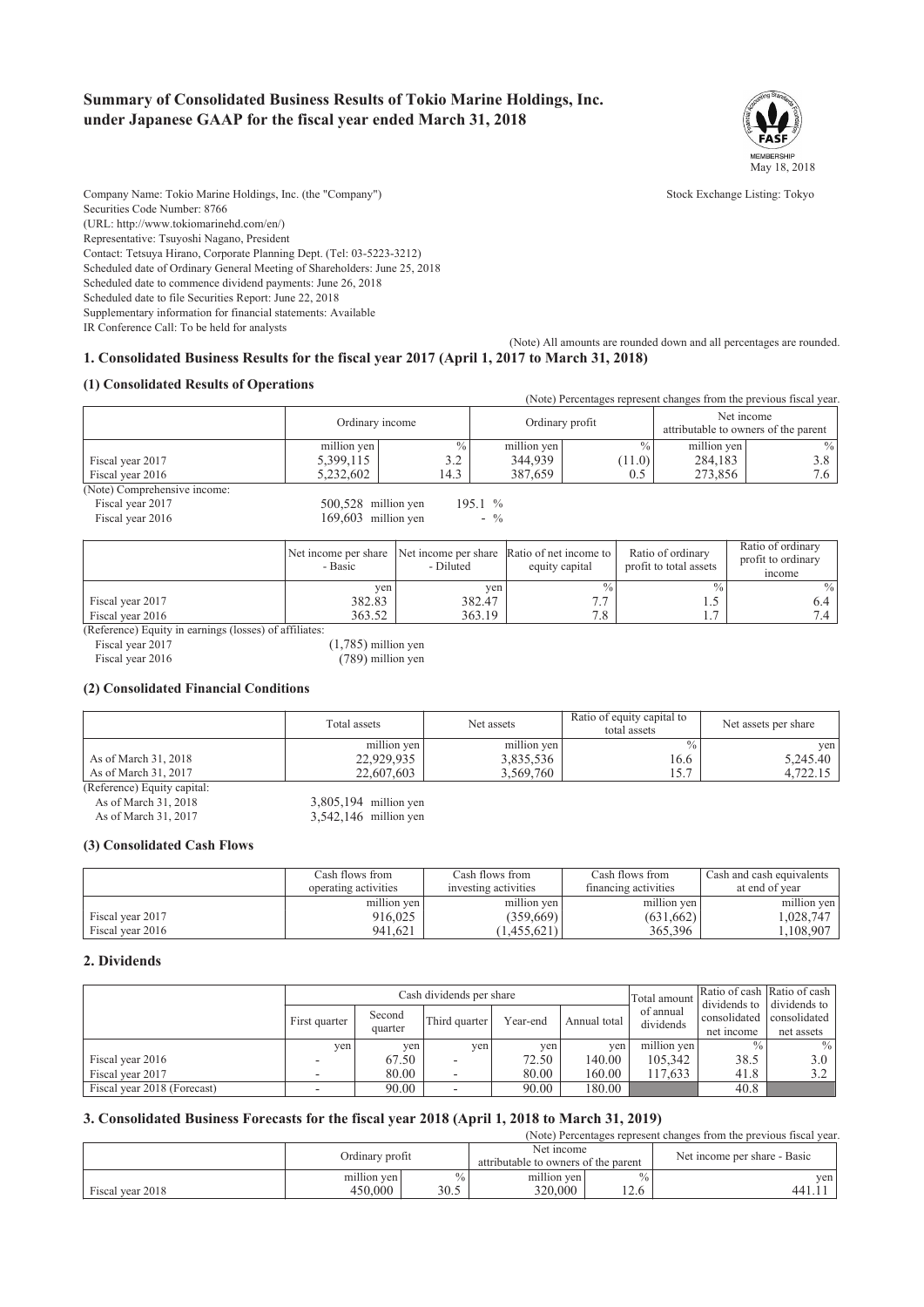#### **\* Notes**

(1) Changes in significant subsidiaries during the fiscal year 2017

(Changes in specified subsidiaries that resulted in a change in the scope of consolidation): None

(2) Changes in accounting policies, changes in accounting estimates, and retrospective restatements

(a) Changes in accounting policies to reflect amendments of accounting standards: None (b) Changes in accounting policies other than (a): None

(c) Changes in accounting estimates: None

(d) Retrospective restatements: None

| (3) Number of shares issued (common stock)                 |                    |
|------------------------------------------------------------|--------------------|
| (a) Total number of shares issued including treasury stock |                    |
| As of March 31, 2018                                       | 748,024,375 shares |
| As of March 31, 2017                                       | 753,024,375 shares |
| (b) Number of treasury stock held                          |                    |
| As of March 31, 2018                                       | 22,591,149 shares  |
| As of March 31, 2017                                       | 2,912,404 shares   |
| (c) Average number of shares outstanding                   |                    |
| During the fiscal year 2017                                | 742,316,186 shares |
| During the fiscal year 2016                                | 753,333,620 shares |
|                                                            |                    |

#### **(Reference) Summary of Non-consolidated Business Results of Tokio Marine Holdings, Inc. under Japanese GAAP for the fiscal year ended March 31, 2018**

#### **1. Non-consolidated Business Results for the fiscal year 2017 (April 1, 2017 to March 31, 2018)**

#### **(1) Non-consolidated Results of Operations**

(Note) Percentages represent changes from the previous fiscal year. Operating income Operating profit Ordinary profit Net income million yen  $\begin{array}{c|c} \hline \text{million yen} & \hline \\ \hline \end{array}$  million yen  $\begin{array}{c|c} \hline \text{million yen} & \hline \end{array}$  million yen  $\begin{array}{c|c} \hline \text{million yen} & \hline \end{array}$ Fiscal year 2017 227,510 168.6 215,342 189.2 215,378 189.1 203,486 196.3 Fiscal year 2016 84,702 (12.4) 74,473 (15.2) 74,502 (14.3) 68,666 19.6

|                  | Net income per share - Basic | Net income per share -<br>Diluted |
|------------------|------------------------------|-----------------------------------|
|                  | ven                          | ven                               |
| Fiscal year 2017 | 274.12                       | 273.86                            |
| Fiscal year 2016 | 91.15                        | 91.06                             |

#### **(2) Non-consolidated Financial Conditions**

|                            | Total assets | Ratio of equity capital to<br>Net assets |      | Net assets per share |  |
|----------------------------|--------------|------------------------------------------|------|----------------------|--|
|                            | million yen  | million yen                              | $\%$ | ven                  |  |
| As of March 31, 2018       | 2,401,883    | 2,399,182                                | 99.8 | 3,303.72             |  |
| As of March 31, 2017       | 2,436,616    | 2,434,077                                | 99.8 | 3,241.89             |  |
| (Reference) Fauity canital |              |                                          |      |                      |  |

| Reference) Equity Capital. |                         |
|----------------------------|-------------------------|
| As of March 31, 2018       | $2,396,629$ million yen |
| As of March 31, 2017       | $2,431,784$ million yen |

#### **2. Non-consolidated Business Forecasts for the fiscal year 2018 (April 1, 2018 to March 31, 2019)**

| (Note) Percentages represent changes from the previous fiscal year. |                  |               |                 |               |             |        |                                        |  |
|---------------------------------------------------------------------|------------------|---------------|-----------------|---------------|-------------|--------|----------------------------------------|--|
|                                                                     | Operating income |               | Ordinary profit |               | Net income  |        | Net income per share -<br><b>Basic</b> |  |
|                                                                     | million yen      | $\frac{0}{0}$ | million yen     | $\frac{0}{0}$ | million yen | $\%$   | ven                                    |  |
| Fiscal year 2018                                                    | 73.500           | (23.7)        | 157.000         |               | 157.000     | (22.8) | 216.42                                 |  |

#### **\* "Summary of Consolidated Business Results" is outside the scope of external audit.**

#### **\* Notes concerning the business forecasts and other items**

Business forecasts are prepared based on certain assumptions and information available to the Company as of the release date of this document, and actual results may significantly differ depending on various factors. For key assumptions for the business forecasts and other related information, please refer to Appendix p. 3.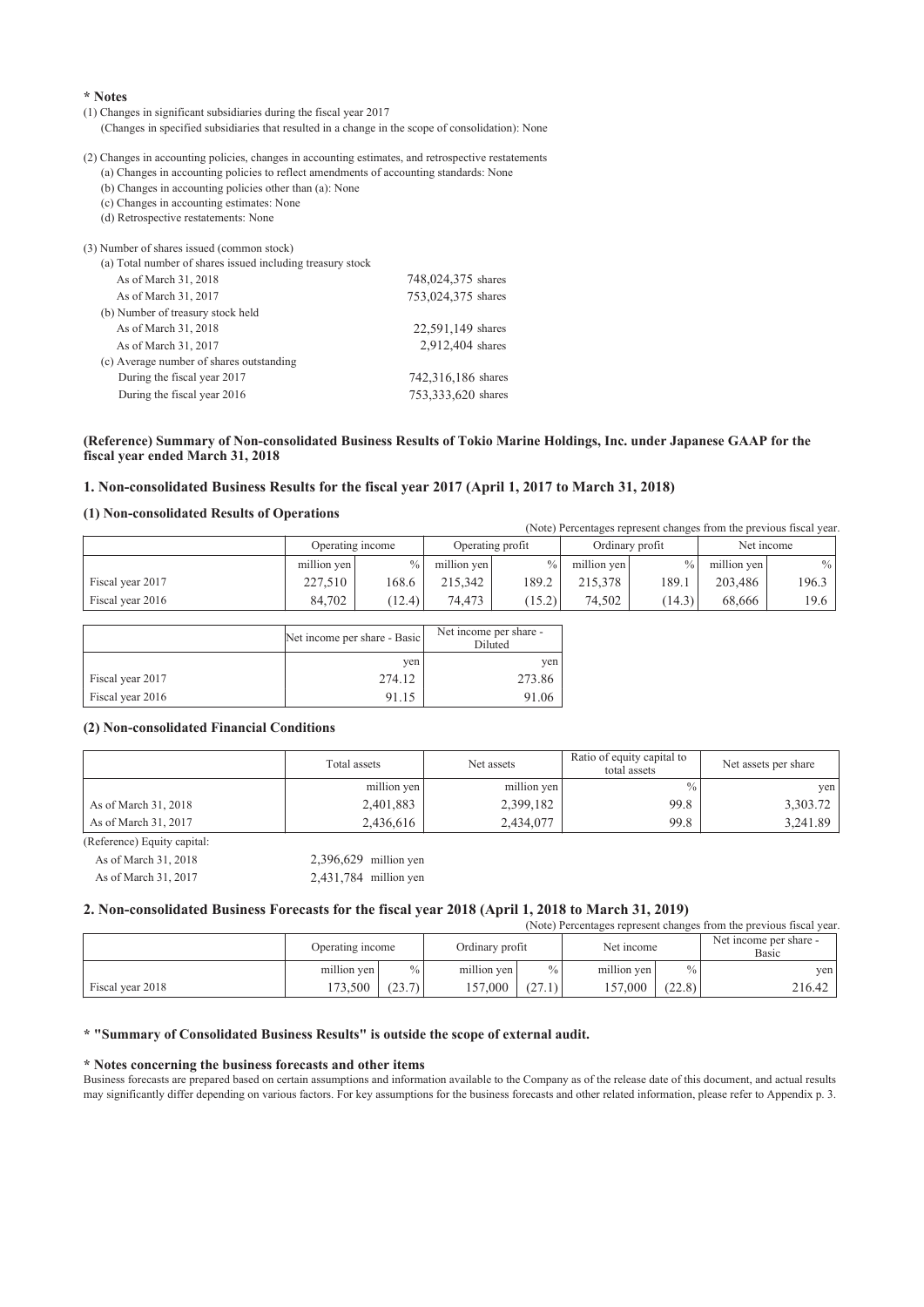# **Contents of Appendix**

| 2 |
|---|
| 2 |
| 2 |
|   |
|   |
| 3 |
|   |
|   |
|   |
|   |
|   |
|   |
|   |
|   |
|   |
|   |
|   |
|   |
|   |
|   |
|   |
|   |
|   |
|   |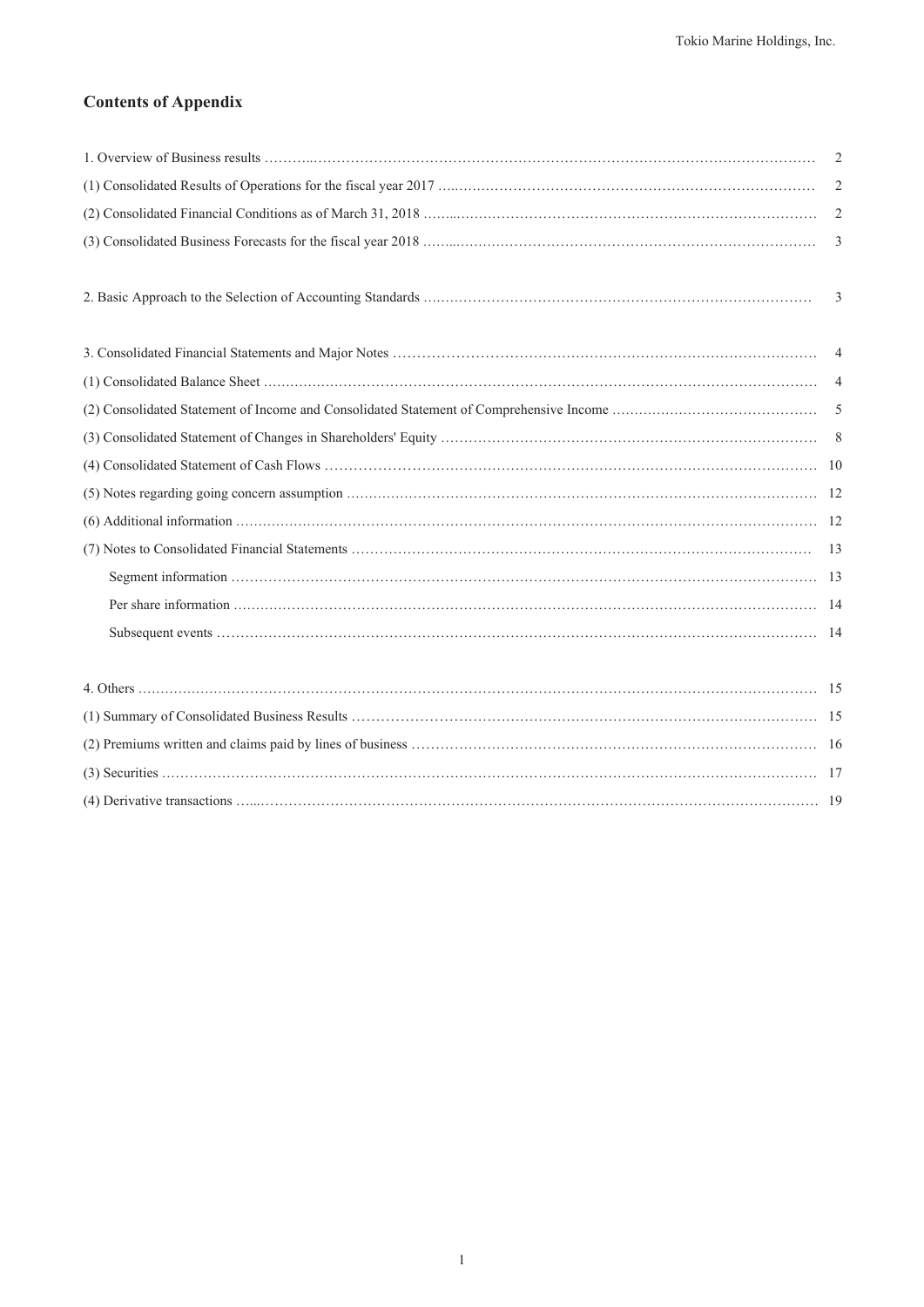# **1. Overview of Business results**

## **(1) Consolidated Results of Operations for the fiscal year 2017**

During the fiscal year 2017, despite increased geopolitical risks caused by the escalating tensions over North Korea and the Middle East situation, the world economy as a whole made steady progress due to continued economic expansion in the U.S. and other factors.

In Japan, the economy gradually improved due to recovery in consumer spending in addition to steady exports and production.

Under these conditions, as a result of our efforts to expand our business, which is centered on property and casualty insurance and life insurance, our consolidated results of operations for the fiscal year 2017 were as follows:

Ordinary income increased by 166.5 billion yen to 5,399.1 billion yen from the previous fiscal year, the main components of which were Underwriting income of 4,662.0 billion yen and Investment income of 623.9 billion yen. Ordinary expenses increased by 209.2 billion yen to 5,054.1 billion yen from the previous fiscal year, the main components of which were Underwriting expenses of 4,103.0 billion yen, Investment expenses of 71.3 billion yen, and Operating and general administrative expenses of 856.9 billion yen.

As a result, Ordinary profit decreased by 42.7 billion yen to 344.9 billion yen from the previous fiscal year.

Net income attributable to owners of the parent, composed of Ordinary profit plus Extraordinary gains minus Extraordinary losses and Total income taxes, increased by 10.3 billion yen to 284.1 billion yen from the previous fiscal year.

Results by our reportable segments are as follows:

In the Domestic property and casualty insurance business, Ordinary income increased by 42.7 billion yen to 2,678.8 billion yen from the previous fiscal year. Ordinary profit composed of Ordinary income minus Ordinary expenses such as Net claims paid decreased by 12.0 billion yen to 242.4 billion yen from the previous fiscal year.

In the Domestic life insurance business, Ordinary income increased by 96.6 billion yen to 818.6 billion yen from the previous fiscal year. Ordinary profit composed of Ordinary income minus Ordinary expenses such as Life insurance claims increased by 10.5 billion yen to 23.8 billion yen from the previous fiscal year.

In the Overseas insurance business, Ordinary income increased by 47.2 billion yen to 1,883.0 billion yen from the previous fiscal year. Ordinary profit composed of Ordinary income minus Ordinary expenses such as Net claims paid decreased by 42.6 billion yen to 71.3 billion yen from the previous fiscal year.

## **(2) Consolidated Financial Conditions as of March 31, 2018**

As of March 31, 2018, consolidated total assets was 22,929.9 billion yen, an increase of 322.3 billion yen from that as of March 31, 2017, mainly due to the expansion of our domestic and international insurance businesses as well as the increase in equity securities driven by the improvement of the stock market.

Cash flows for the fiscal year 2017 were as follows:

Net cash provided by operating activities decreased by 25.5 billion yen to 916.0 billion yen compared to the previous fiscal year, mainly due to an increase in paid claims. Net cash used in investing activities decreased by 1,095.9 billion yen to 359.6 billion yen, mainly due to a decrease in purchases of securities. Net cash used in financing activities was 631.6 billion yen which changed by 997.0 billion yen from Net cash provided in the previous fiscal year mainly due to a decrease in cash collateral under securities lending transactions for procurement of funds.

As a result, Cash and cash equivalents at end of year was 1,028.7 billion yen, a decrease of 80.1 billion yen from that as of March 31, 2017.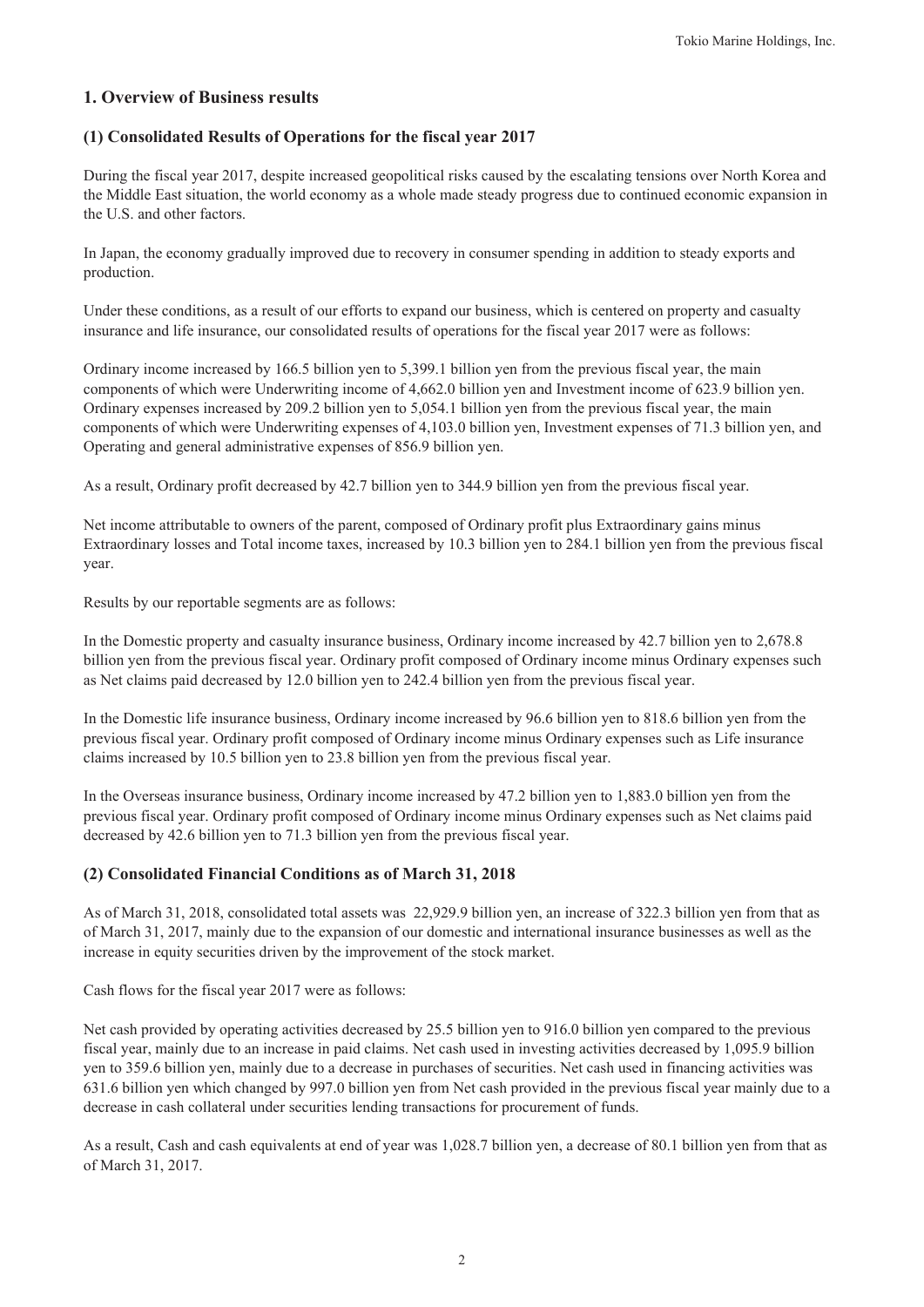## **(3) Consolidated Business Forecasts for the fiscal year 2018**

The Company's consolidated business forecasts for the fiscal year 2018 are 450.0 billion yen for Ordinary profit and 320.0 billion yen for Net income attributable to owners of the parent. The forecasts are based on the following assumptions:

- Net premiums written and Life insurance premiums are projected to be 3,530.0 billion yen and 950.0 billion yen respectively, based on the Company's own projections taking the business results for previous years into consideration.
- Net incurred losses related to natural catastrophe are projected to be 50.0 billion yen for Tokio Marine & Nichido Fire Insurance Co., Ltd. and 2.5 billion yen for Nisshin Fire & Marine Insurance Co., Ltd., taking the actual results for previous years into consideration.
- Regarding interest rates, exchange rates and stock market conditions, the Company assumes there will be no significant changes from those as of March 31, 2018.

The above forecasts are prepared based on the aforementioned assumptions and information available to the Company as of the release date of this document. The actual results may significantly differ depending on various factors.

# **2. Basic Approach to the Selection of Accounting Standards**

To enhance international comparability of the Company's financial information and to unify accounting policies within the Group, the Company is considering adopting International Financial Reporting Standards ("IFRS") while conducting preparatory work. The Company will determine the timing of adoption based on the development of discussions surrounding IFRS17 "Insurance Contracts" and other factors.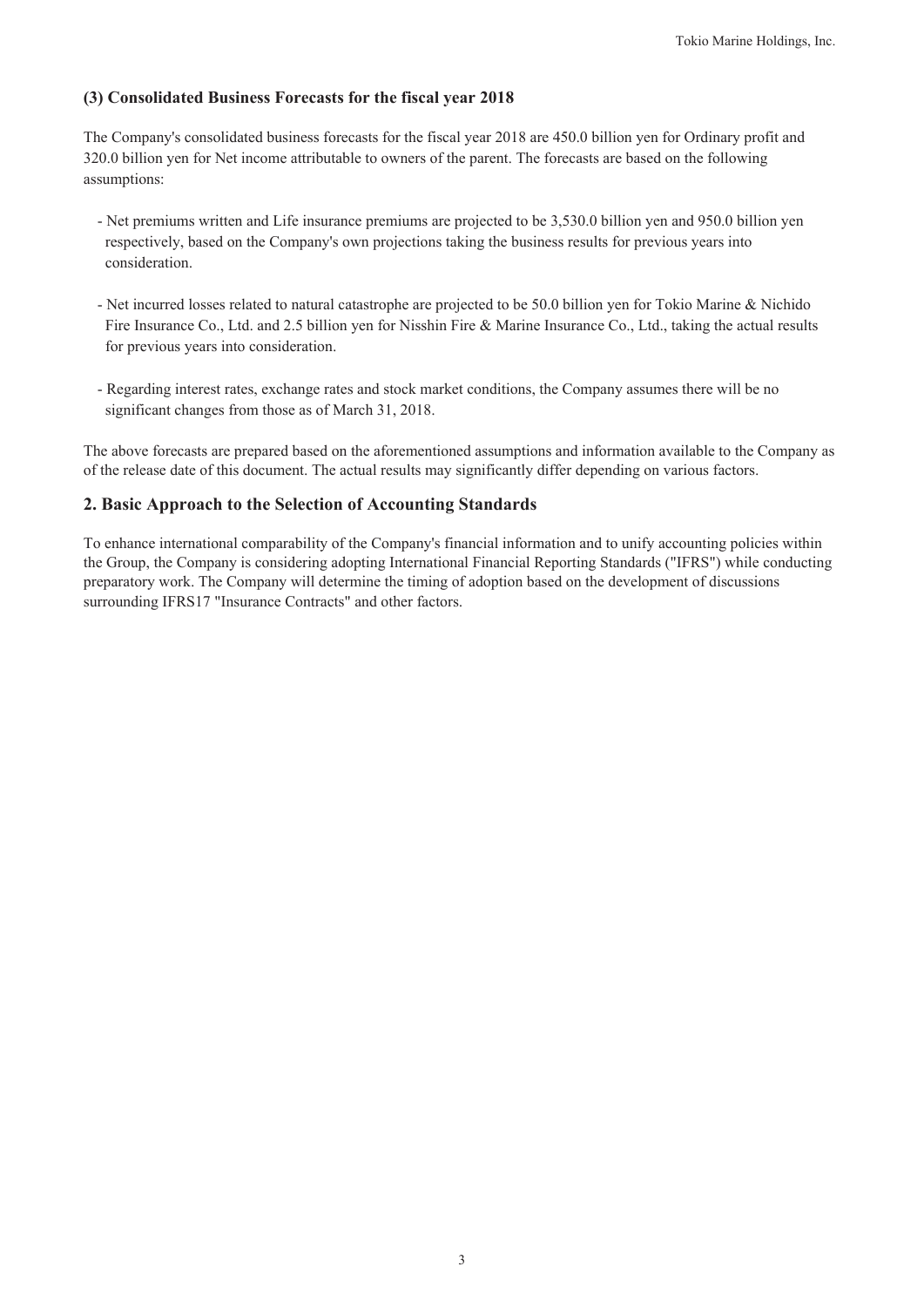# **3. Consolidated Financial Statements and Major Notes**

# **(1) Consolidated Balance Sheet**

|                                                                                            |                      | (Yen in millions)    |
|--------------------------------------------------------------------------------------------|----------------------|----------------------|
|                                                                                            | As of March 31, 2017 | As of March 31, 2018 |
| <b>Assets</b>                                                                              |                      |                      |
| Cash and bank deposits                                                                     | 710,666              | 733,832              |
| Call loans                                                                                 | 220,805              | 135,000              |
| Receivables under resale agreements                                                        | 34,999               | 4,999                |
| Receivables under securities borrowing transactions                                        | 21,809               | 30,880               |
| Monetary receivables bought                                                                | 1,265,837            | 1,252,343            |
| Money trusts                                                                               | 101,650              | 214,101              |
| Securities                                                                                 | 16,098,063           | 16,629,902           |
| Loans                                                                                      | 1,253,094            | 1,011,880            |
| Tangible fixed assets                                                                      | 289,398              | 289,116              |
| Land                                                                                       | 133,191              | 133,673              |
| <b>Buildings</b>                                                                           | 119,234              | 119,994              |
| Construction in progress                                                                   | 690                  | 672                  |
| Other tangible fixed assets                                                                | 36,282               | 34,776               |
| Intangible fixed assets                                                                    | 880,080              | 798,003              |
| Software                                                                                   | 40,887               | 40,091               |
| Goodwill                                                                                   | 466,793              | 423,538              |
| Other intangible fixed assets                                                              | 372,399              | 334,372              |
| Other assets                                                                               | 1,706,741            | 1,801,286            |
| Net defined benefit assets                                                                 | 3,386                | 8,019                |
| Deferred tax assets                                                                        | 31,032               | 30,889               |
|                                                                                            | 2,465                |                      |
| Customers' liabilities under acceptances and guarantees<br>Allowance for doubtful accounts |                      | 2,345                |
| <b>Total assets</b>                                                                        | (12, 429)            | (12,667)             |
| <b>Liabilities</b>                                                                         | 22,607,603           | 22,929,935           |
| Insurance liabilities                                                                      | 15,544,525           | 16,266,467           |
| Outstanding claims                                                                         | 2,753,498            | 2,973,350            |
| Underwriting reserves                                                                      | 12,791,026           | 13,293,117           |
| Corporate bonds                                                                            | 69,097               | 59,766               |
| Other liabilities                                                                          | 2,629,093            | 1,927,760            |
| Payables under securities lending transactions                                             | 951,334              | 383,853              |
| Other liabilities                                                                          | 1,677,758            | 1,543,906            |
| Net defined benefit liabilities                                                            | 244,253              | 255,588              |
| Provision for retirement benefits for directors                                            | 24                   |                      |
| Provision for employees' bonus                                                             | 65,612               | 65,752               |
| Reserves under special laws                                                                | 93,645               | 100,511              |
| Price fluctuation reserve                                                                  |                      | 100,511              |
| Deferred tax liabilities                                                                   | 93,645               | 366,835              |
| Negative goodwill                                                                          | 329,527<br>59,598    | 49,369               |
| Acceptances and guarantees                                                                 | 2,465                | 2,345                |
| <b>Total liabilities</b>                                                                   | 19,037,843           | 19,094,398           |
| <b>Net assets</b>                                                                          |                      |                      |
| Shareholders' equity                                                                       |                      |                      |
| Share capital                                                                              | 150,000              | 150,000              |
| Retained earnings                                                                          | 1,699,030            | 1,837,908            |
| Treasury stock                                                                             | (13,658)             | (114, 446)           |
| Total shareholders' equity                                                                 | 1,835,371            | 1,873,461            |
| Accumulated other comprehensive income                                                     |                      |                      |
| Unrealized gains (losses) on available-for-sale securities                                 | 1,600,740            | 1,864,865            |
| Deferred gains (losses) on hedge transactions                                              | 11,098               | 10,829               |
| Foreign currency translation adjustments                                                   | 112,869              | 76,081               |
| Remeasurements of defined benefit plans                                                    | (17, 933)            | (20, 044)            |
| Total accumulated other comprehensive income                                               | 1,706,774            | 1,931,732            |
| <b>Stock acquisition rights</b>                                                            | 2,292                | 2,552                |
| Non-controlling interests                                                                  | 25,321               | 27,789               |
| <b>Total net assets</b>                                                                    | 3,569,760            | 3,835,536            |
| <b>Total liabilities and net assets</b>                                                    | 22,607,603           | 22,929,935           |
|                                                                                            |                      |                      |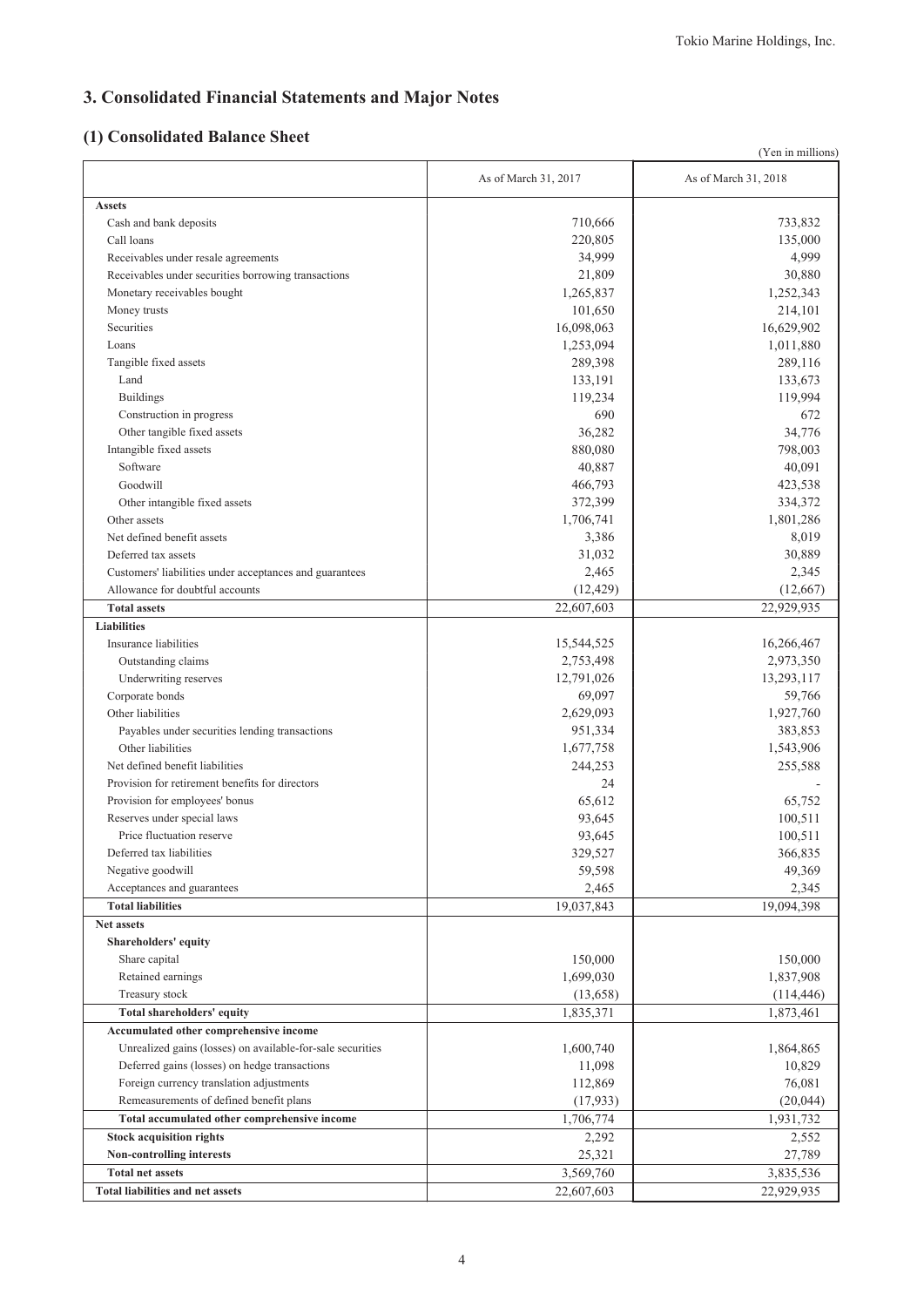# **(2) Consolidated Statement of Income and Consolidated Statement of Comprehensive Income**

# **(Consolidated Statement of Income)**

|                                                                                            |                                      | (Yen in millions)                    |
|--------------------------------------------------------------------------------------------|--------------------------------------|--------------------------------------|
|                                                                                            | Fiscal year 2016                     | Fiscal year 2017                     |
|                                                                                            | (April 1, 2016 to<br>March 31, 2017) | (April 1, 2017 to<br>March 31, 2018) |
| <b>Ordinary</b> income                                                                     | 5,232,602                            | 5,399,115                            |
| <b>Underwriting income</b>                                                                 | 4,558,623                            | 4,662,061                            |
| Net premiums written                                                                       | 3,480,478                            | 3,564,747                            |
|                                                                                            | 114,477                              | 93,752                               |
| Deposit premiums from policyholders                                                        | 47,171                               | 44,573                               |
| Investment income on deposit premiums                                                      | 904,418                              | 953,006                              |
| Life insurance premiums                                                                    |                                      |                                      |
| Other underwriting income                                                                  | 12,077                               | 5,980                                |
| <b>Investment</b> income                                                                   | 565,006                              | 623,948                              |
| Interest and dividends                                                                     | 424,366                              | 452,491                              |
| Gains on money trusts                                                                      | 957                                  | 6,892                                |
| Gains on trading securities                                                                | 26,455                               | 499                                  |
| Gains on sales of securities                                                               | 120,927                              | 132,245                              |
| Gains on redemption of securities                                                          | 844                                  | 1,198                                |
| Investment gains on separate accounts                                                      | 27,200                               | 30,508                               |
| Other investment income                                                                    | 11,426                               | 44,686                               |
| Transfer of investment income on deposit premiums                                          | (47, 171)                            | (44, 573)                            |
| Other ordinary income                                                                      | 108,972                              | 113,105                              |
| Amortization of negative goodwill                                                          | 10,229                               | 10,229                               |
| Other ordinary income                                                                      | 98,743                               | 102,876                              |
| <b>Ordinary</b> expenses                                                                   | 4,844,943                            | 5,054,175                            |
| <b>Underwriting expenses</b>                                                               | 3,880,059                            | 4,103,092                            |
| Net claims paid                                                                            | 1,814,853                            | 1,916,944                            |
| Loss adjustment expenses                                                                   | 136,008                              | 135,673                              |
| Agency commissions and brokerage                                                           | 685,493                              | 703,865                              |
| Maturity refunds to policyholders                                                          | 201,568                              | 187,435                              |
| Dividends to policyholders                                                                 | 82                                   | 47                                   |
| Life insurance claims                                                                      | 640,412                              | 564,482                              |
| Provision for outstanding claims                                                           | 164,810                              | 245,933                              |
| Provision for underwriting reserves                                                        | 231,077                              | 339,025                              |
| Other underwriting expenses                                                                | 5,751                                | 9,684                                |
| <b>Investment expenses</b>                                                                 | 76,804                               | 71,339                               |
| Losses on money trusts                                                                     | 2,654                                | 7,168                                |
| Losses on sales of securities                                                              | 36,488                               | 29,562                               |
| Impairment losses on securities                                                            | 7,292                                | 6,067                                |
| Losses on redemption of securities<br>Losses on derivatives                                | 2,548                                | 1,244                                |
|                                                                                            | 10,897                               | 14,605                               |
| Other investment expenses<br>Operating and general administrative expenses                 | 16,922<br>868,195                    | 12,689<br>856,940                    |
|                                                                                            |                                      |                                      |
| Other ordinary expenses                                                                    | 19,883                               | 22,803                               |
| Interest expenses<br>Increase in allowance for doubtful accounts                           | 12,208                               | 13,418<br>781                        |
| Losses on bad debts                                                                        | 596                                  | 198                                  |
|                                                                                            | 789                                  |                                      |
| Equity in losses of affiliates<br>Amortization of deferred assets under Article 113 of the |                                      | 1,785                                |
| <b>Insurance Business Act</b>                                                              | 3,826                                | 3,826                                |
| Other ordinary expenses                                                                    |                                      | 2,791                                |
|                                                                                            | 2,461                                |                                      |
| Ordinary profit                                                                            | 387,659                              | 344,939                              |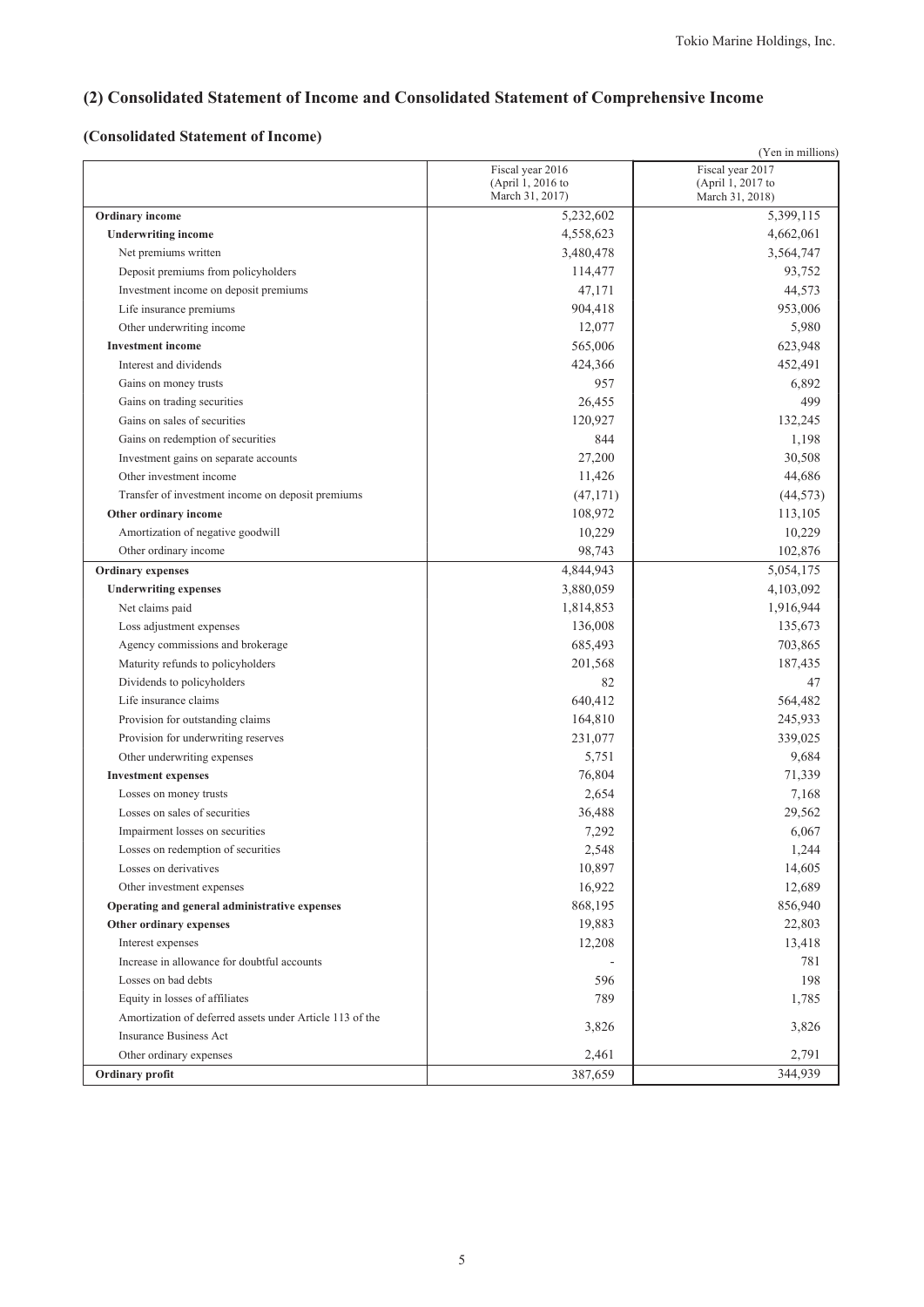|                                                          |                                                          | (Yen in millions)                                        |
|----------------------------------------------------------|----------------------------------------------------------|----------------------------------------------------------|
|                                                          | Fiscal year 2016<br>(April 1, 2016 to<br>March 31, 2017) | Fiscal year 2017<br>(April 1, 2017 to<br>March 31, 2018) |
| <b>Extraordinary gains</b>                               | 8,252                                                    | 1,936                                                    |
| Gains on disposal of fixed assets                        | 5,662                                                    | 130                                                      |
| Other extraordinary gains                                | 2,589                                                    | 1,805                                                    |
| <b>Extraordinary losses</b>                              | 8,949                                                    | 9,322                                                    |
| Losses on disposal of fixed assets                       | 2,213                                                    | 2,096                                                    |
| Impairment losses on fixed assets                        | 935                                                      | 259                                                      |
| Provision for reserves under special laws                | 5,500                                                    | 6,865                                                    |
| Provision for price fluctuation reserve                  | 5,500                                                    | 6,865                                                    |
| Losses on advanced depreciation of real estates          |                                                          | $\tau$                                                   |
| Other extraordinary losses                               | 299                                                      | 92                                                       |
| Income before income taxes and non-controlling interests | 386,962                                                  | 337,553                                                  |
| Income taxes - current                                   | 128,946                                                  | 118,482                                                  |
| <b>Income taxes - deferred</b>                           | (17, 562)                                                | (67, 265)                                                |
| <b>Total income taxes</b>                                | 111,383                                                  | 51,217                                                   |
| Net income                                               | 275,578                                                  | 286,336                                                  |
| Net income attributable to non-controlling interests     | 1,721                                                    | 2,153                                                    |
| Net income attributable to owners of the parent          | 273,856                                                  | 284,183                                                  |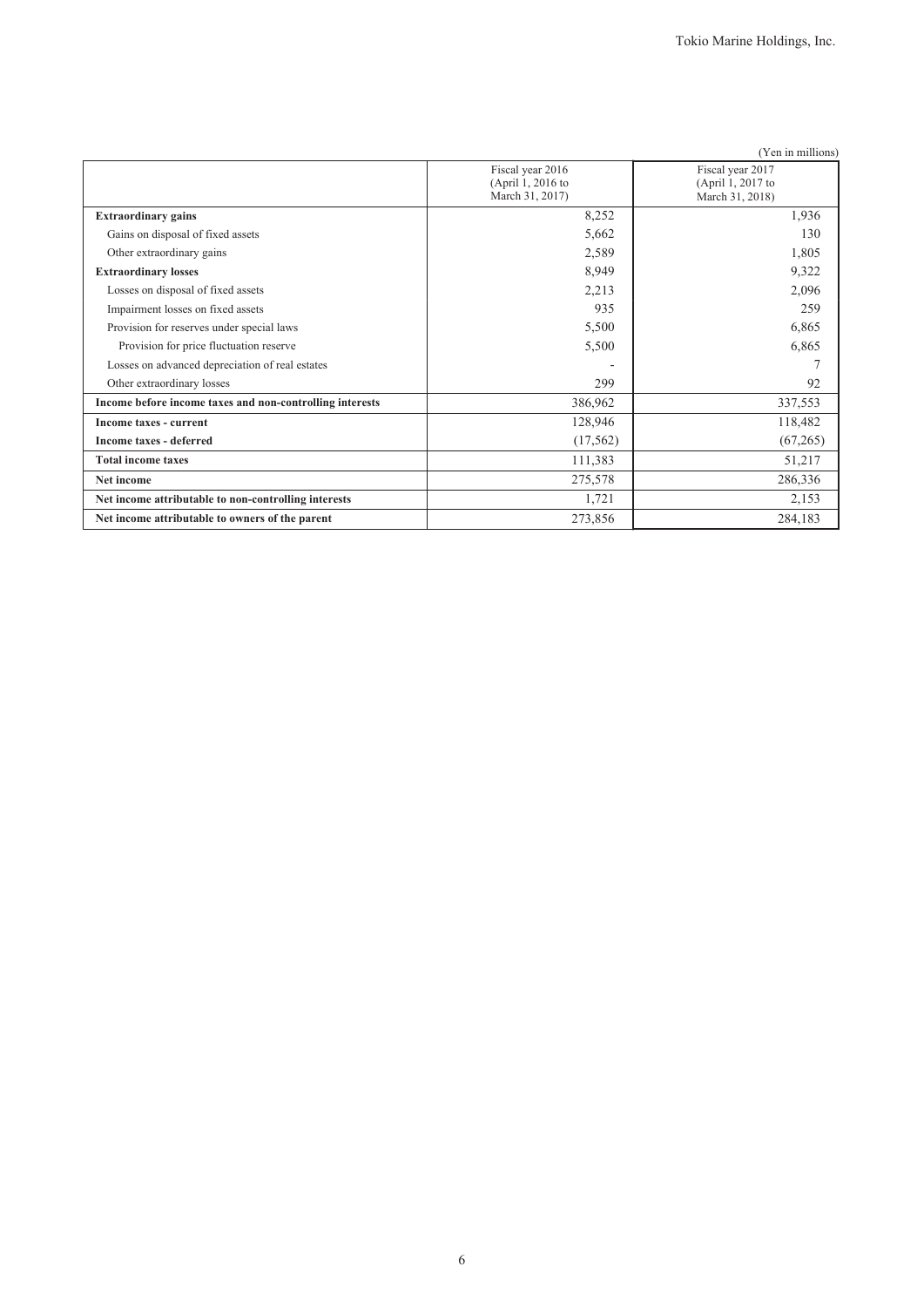# **(Consolidated Statement of Comprehensive Income)**

|                                                                 |                                                          | (Yen in millions)                                        |
|-----------------------------------------------------------------|----------------------------------------------------------|----------------------------------------------------------|
|                                                                 | Fiscal year 2016<br>(April 1, 2016 to<br>March 31, 2017) | Fiscal year 2017<br>(April 1, 2017 to<br>March 31, 2018) |
| Net income                                                      | 275,578                                                  | 286,336                                                  |
| Other comprehensive income                                      |                                                          |                                                          |
| Unrealized gains (losses) on available-for-sale securities      | (373)                                                    | 251,302                                                  |
| Deferred gains (losses) on hedge transactions                   | (8,771)                                                  | (269)                                                    |
| Foreign currency translation adjustments                        | (94, 833)                                                | (32,998)                                                 |
| Remeasurements of defined benefit plans                         | (1,123)                                                  | (2, 131)                                                 |
| Share of other comprehensive income of affiliates accounted for | (872)                                                    | (1,711)                                                  |
| by the equity method                                            |                                                          |                                                          |
| Total other comprehensive income                                | (105, 974)                                               | 214,191                                                  |
| <b>Total comprehensive income</b>                               | 169,603                                                  | 500,528                                                  |
| Comprehensive income attributable to:                           |                                                          |                                                          |
| Owners of the parent                                            | 168,845                                                  | 496,962                                                  |
| Non-controlling interests                                       | 758                                                      | 3,566                                                    |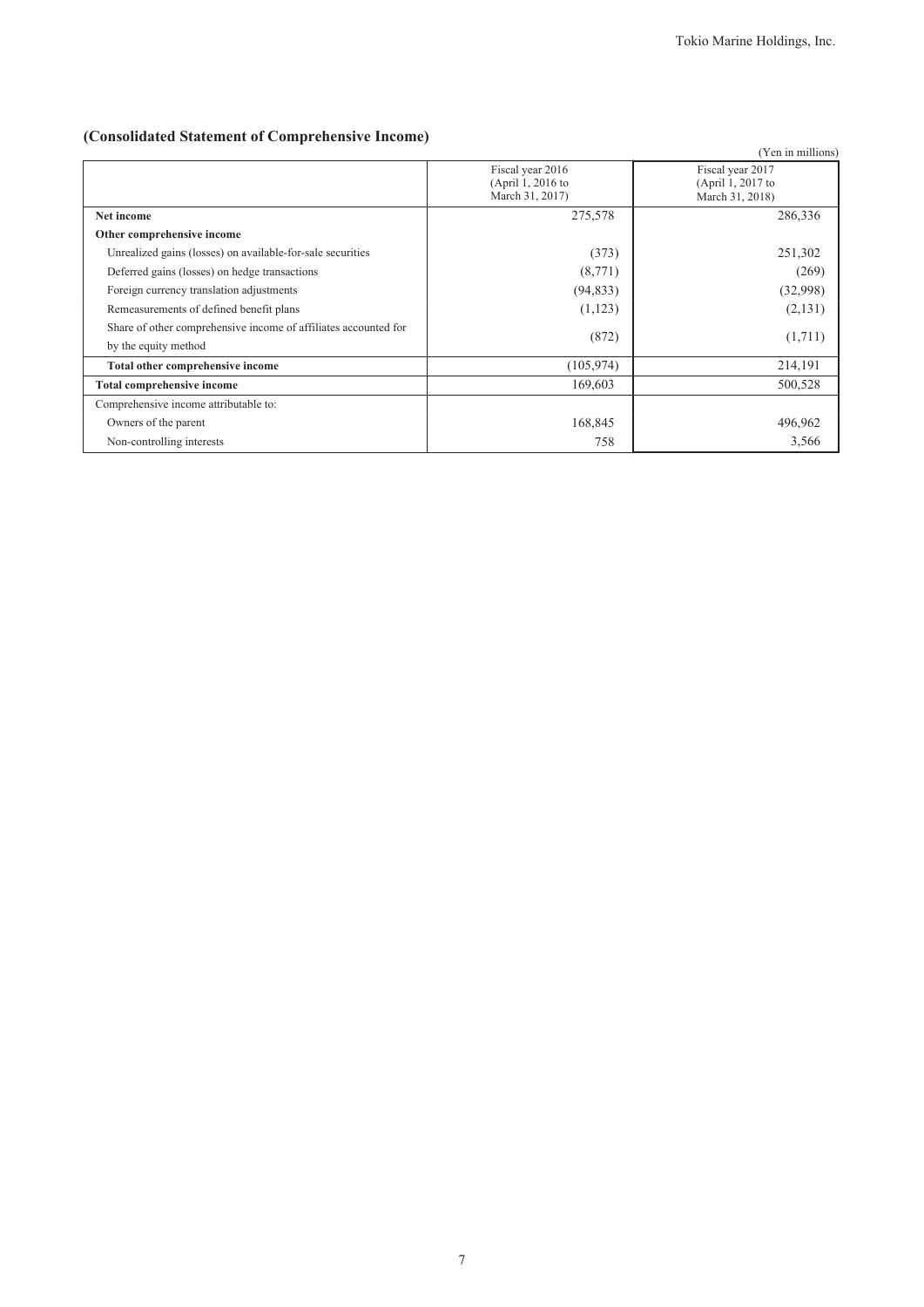# **(3) Consolidated Statement of Changes in Shareholders' Equity**

Fiscal year 2016 (April 1, 2016 to March 31, 2017)

| (Yen in millions)                                                                                  |               |                      |                |                                  |  |  |
|----------------------------------------------------------------------------------------------------|---------------|----------------------|----------------|----------------------------------|--|--|
|                                                                                                    |               | Shareholders' equity |                |                                  |  |  |
|                                                                                                    | Share capital | Retained<br>earnings | Treasury stock | Total<br>shareholders'<br>equity |  |  |
| Beginning balance                                                                                  | 150,000       | 1,531,072            | (10, 742)      | 1,670,329                        |  |  |
| Changes during the year                                                                            |               |                      |                |                                  |  |  |
| <b>Dividends</b>                                                                                   |               | (94, 354)            |                | (94, 354)                        |  |  |
| Net income attributable to<br>owners of the parent                                                 |               | 273,856              |                | 273,856                          |  |  |
| Purchases of treasury stock                                                                        |               |                      | (25,081)       | (25,081)                         |  |  |
| Disposal of treasury stock                                                                         |               | (252)                | 1,061          | 808                              |  |  |
| Cancellation of treasury stock                                                                     |               | (21, 104)            | 21,104         |                                  |  |  |
| Changes in the scope of<br>consolidation                                                           |               | 5,019                |                | 5,019                            |  |  |
| Changes in the scope of<br>application of equity method                                            |               |                      |                |                                  |  |  |
| Increase by merger                                                                                 |               | 3,822                |                | 3,822                            |  |  |
| Changes in equity resulted<br>from increase in capital of<br>consolidated subsidiaries             |               | (21)                 |                | (21)                             |  |  |
| Changes based on generally<br>accepted accounting<br>standards adopted by<br>overseas subsidiaries |               | 993                  |                | 993                              |  |  |
| Others                                                                                             |               |                      |                |                                  |  |  |
| Net changes in items other<br>than shareholders' equity                                            |               |                      |                |                                  |  |  |
| Total changes during the year                                                                      |               | 167,958              | (2,916)        | 165,042                          |  |  |
| Ending balance                                                                                     | 150,000       | 1,699,030            | (13, 658)      | 1,835,371                        |  |  |

|                                                                                                    | Accumulated other comprehensive income                              |                                                     |                                                |                                               |                                |                              |                  |
|----------------------------------------------------------------------------------------------------|---------------------------------------------------------------------|-----------------------------------------------------|------------------------------------------------|-----------------------------------------------|--------------------------------|------------------------------|------------------|
|                                                                                                    | Unrealized gains<br>(losses) on<br>available-for-sale<br>securities | Deferred gains<br>(losses) on hedge<br>transactions | Foreign currency<br>translation<br>adjustments | Remeasurements<br>of defined<br>benefit plans | Stock<br>acquisition<br>rights | Non-controlling<br>interests | Total net assets |
| Beginning balance                                                                                  | 1,601,187                                                           | 19,870                                              | 210,134                                        | (16,796)                                      | 2,485                          | 25,445                       | 3,512,656        |
| Changes during the year                                                                            |                                                                     |                                                     |                                                |                                               |                                |                              |                  |
| Dividends                                                                                          |                                                                     |                                                     |                                                |                                               |                                |                              | (94, 354)        |
| Net income attributable to<br>owners of the parent                                                 |                                                                     |                                                     |                                                |                                               |                                |                              | 273,856          |
| Purchases of treasury stock                                                                        |                                                                     |                                                     |                                                |                                               |                                |                              | (25,081)         |
| Disposal of treasury stock                                                                         |                                                                     |                                                     |                                                |                                               |                                |                              | 808              |
| Cancellation of treasury stock                                                                     |                                                                     |                                                     |                                                |                                               |                                |                              |                  |
| Changes in the scope of<br>consolidation                                                           |                                                                     |                                                     |                                                |                                               |                                |                              | 5,019            |
| Changes in the scope of<br>application of equity method                                            |                                                                     |                                                     |                                                |                                               |                                |                              |                  |
| Increase by merger                                                                                 |                                                                     |                                                     |                                                |                                               |                                |                              | 3,822            |
| Changes in equity resulted<br>from increase in capital of<br>consolidated subsidiaries             |                                                                     |                                                     |                                                |                                               |                                |                              | (21)             |
| Changes based on generally<br>accepted accounting<br>standards adopted by<br>overseas subsidiaries |                                                                     |                                                     |                                                |                                               |                                |                              | 993              |
| Others                                                                                             |                                                                     |                                                     |                                                |                                               |                                |                              |                  |
| Net changes in items other<br>than shareholders' equity                                            | (447)                                                               | (8,771)                                             | (97, 264)                                      | (1, 137)                                      | (192)                          | (124)                        | (107,938)        |
| Total changes during the year                                                                      | (447)                                                               | (8,771)                                             | (97, 264)                                      | (1, 137)                                      | (192)                          | (124)                        | 57,103           |
| Ending balance                                                                                     | 1,600,740                                                           | 11,098                                              | 112,869                                        | (17, 933)                                     | 2,292                          | 25,321                       | 3,569,760        |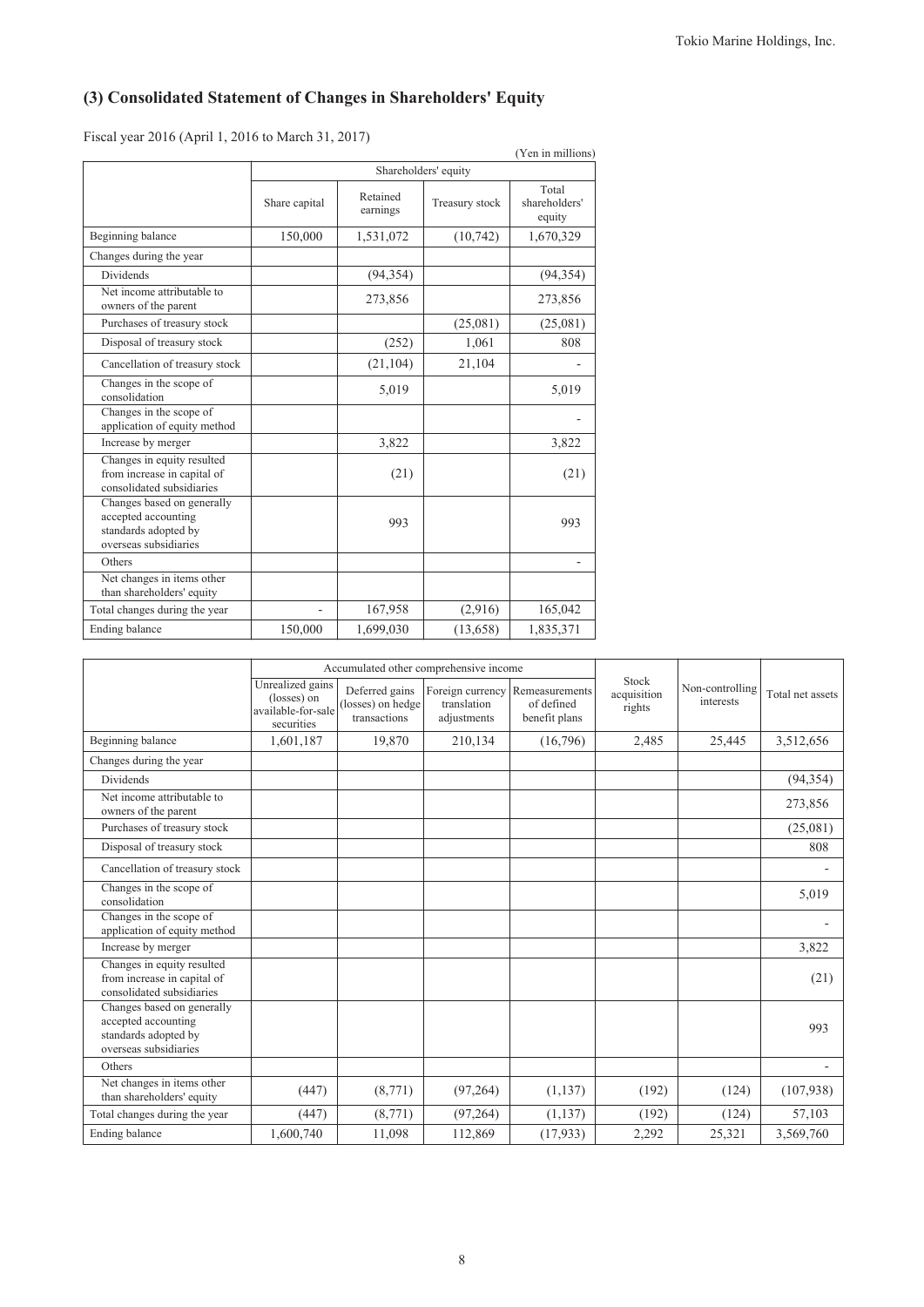|                                                                                                    |                      |                      |                | (Yen in millions)                |
|----------------------------------------------------------------------------------------------------|----------------------|----------------------|----------------|----------------------------------|
|                                                                                                    | Shareholders' equity |                      |                |                                  |
|                                                                                                    | Share capital        | Retained<br>earnings | Treasury stock | Total<br>shareholders'<br>equity |
| Beginning balance                                                                                  | 150,000              | 1,699,030            | (13, 658)      | 1,835,371                        |
| Changes during the year                                                                            |                      |                      |                |                                  |
| Dividends                                                                                          |                      | (113,981)            |                | (113,981)                        |
| Net income attributable to<br>owners of the parent                                                 |                      | 284,183              |                | 284,183                          |
| Purchases of treasury stock                                                                        |                      |                      | (125,091)      | (125,091)                        |
| Disposal of treasury stock                                                                         |                      | (210)                | 642            | 431                              |
| Cancellation of treasury stock                                                                     |                      | (23,661)             | 23,661         |                                  |
| Changes in the scope of<br>consolidation                                                           |                      |                      |                |                                  |
| Changes in the scope of<br>application of equity method                                            |                      | 5,675                |                | 5,675                            |
| Increase by merger                                                                                 |                      |                      |                |                                  |
| Changes in equity resulted<br>from increase in capital of<br>consolidated subsidiaries             |                      | (24)                 |                | (24)                             |
| Changes based on generally<br>accepted accounting<br>standards adopted by<br>overseas subsidiaries |                      | (13, 119)            |                | (13, 119)                        |
| Others                                                                                             |                      | 16                   |                | 16                               |
| Net changes in items other<br>than shareholders' equity                                            |                      |                      |                |                                  |
| Total changes during the year                                                                      |                      | 138,877              | (100, 787)     | 38,089                           |
| Ending balance                                                                                     | 150,000              | 1,837,908            | (114, 446)     | 1,873,461                        |

## Fiscal year 2017 (April 1, 2017 to March 31, 2018)

|                                                                                                    | Accumulated other comprehensive income                              |                                                     |                            |                                                                |                                |                              |                  |
|----------------------------------------------------------------------------------------------------|---------------------------------------------------------------------|-----------------------------------------------------|----------------------------|----------------------------------------------------------------|--------------------------------|------------------------------|------------------|
|                                                                                                    | Unrealized gains<br>(losses) on<br>available-for-sale<br>securities | Deferred gains<br>(losses) on hedge<br>transactions | translation<br>adjustments | Foreign currency Remeasurements<br>of defined<br>benefit plans | Stock<br>acquisition<br>rights | Non-controlling<br>interests | Total net assets |
| Beginning balance                                                                                  | 1,600,740                                                           | 11,098                                              | 112,869                    | (17,933)                                                       | 2,292                          | 25,321                       | 3,569,760        |
| Changes during the year                                                                            |                                                                     |                                                     |                            |                                                                |                                |                              |                  |
| Dividends                                                                                          |                                                                     |                                                     |                            |                                                                |                                |                              | (113,981)        |
| Net income attributable to<br>owners of the parent                                                 |                                                                     |                                                     |                            |                                                                |                                |                              | 284,183          |
| Purchases of treasury stock                                                                        |                                                                     |                                                     |                            |                                                                |                                |                              | (125,091)        |
| Disposal of treasury stock                                                                         |                                                                     |                                                     |                            |                                                                |                                |                              | 431              |
| Cancellation of treasury stock                                                                     |                                                                     |                                                     |                            |                                                                |                                |                              |                  |
| Changes in the scope of<br>consolidation                                                           |                                                                     |                                                     |                            |                                                                |                                |                              |                  |
| Changes in the scope of<br>application of equity method                                            |                                                                     |                                                     |                            |                                                                |                                |                              | 5,675            |
| Increase by merger                                                                                 |                                                                     |                                                     |                            |                                                                |                                |                              |                  |
| Changes in equity resulted<br>from increase in capital of<br>consolidated subsidiaries             |                                                                     |                                                     |                            |                                                                |                                |                              | (24)             |
| Changes based on generally<br>accepted accounting<br>standards adopted by<br>overseas subsidiaries |                                                                     |                                                     |                            |                                                                |                                |                              | (13, 119)        |
| Others                                                                                             |                                                                     |                                                     |                            |                                                                |                                |                              | 16               |
| Net changes in items other<br>than shareholders' equity                                            | 264,125                                                             | (269)                                               | (36, 787)                  | (2,110)                                                        | 260                            | 2,468                        | 227,686          |
| Total changes during the year                                                                      | 264,125                                                             | (269)                                               | (36, 787)                  | (2,110)                                                        | 260                            | 2,468                        | 265,776          |
| Ending balance                                                                                     | 1,864,865                                                           | 10,829                                              | 76,081                     | (20, 044)                                                      | 2,552                          | 27,789                       | 3,835,536        |

(Note) "Changes based on generally accepted accounting standards adopted by overseas subsidiaries" for the fiscal year 2017 is the amount reclassified from Unrealized gains (losses) on available-for-sale securities to Retained earnings as a result of the early adoption of ASU 2018-02. Also refer to (6)

Additional information.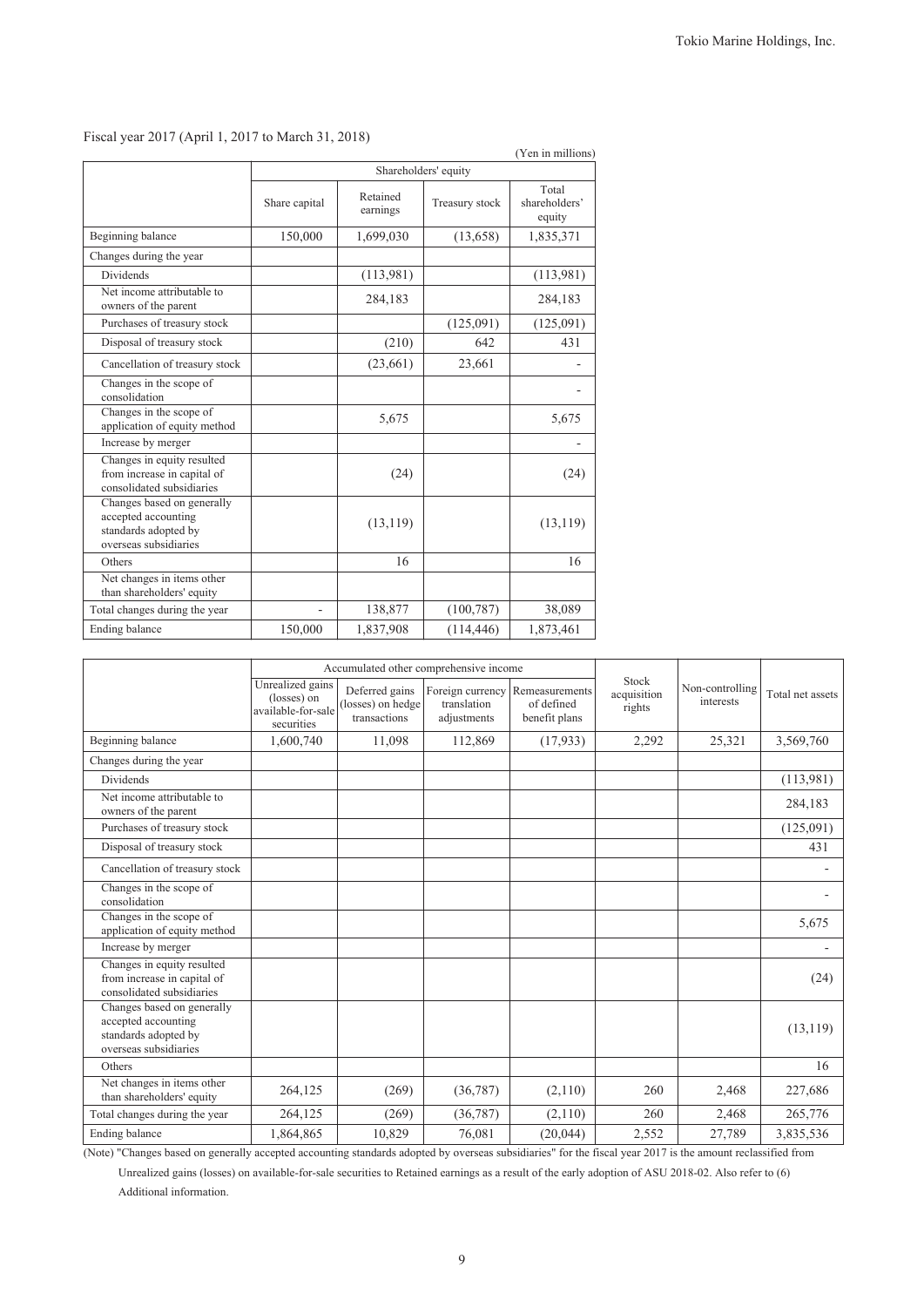# **(4) Consolidated Statement of Cash Flows**

| (Yen in millions)                                                  |                                                          |                                                          |  |  |
|--------------------------------------------------------------------|----------------------------------------------------------|----------------------------------------------------------|--|--|
|                                                                    | Fiscal year 2016<br>(April 1, 2016 to<br>March 31, 2017) | Fiscal year 2017<br>(April 1, 2017 to<br>March 31, 2018) |  |  |
| Cash flows from operating activities                               |                                                          |                                                          |  |  |
| Income before income taxes and non-controlling interests           | 386,962                                                  | 337,553                                                  |  |  |
| Depreciation                                                       | 94,010                                                   | 63,765                                                   |  |  |
| Impairment losses on fixed assets                                  | 935                                                      | 259                                                      |  |  |
| Amortization of goodwill                                           | 63,085                                                   | 56,292                                                   |  |  |
| Amortization of negative goodwill                                  | (10,229)                                                 | (10,229)                                                 |  |  |
| Increase (decrease) in outstanding claims                          | 171,602                                                  | 241,776                                                  |  |  |
| Increase (decrease) in underwriting reserves                       | 396,102                                                  | 487,796                                                  |  |  |
| Increase (decrease) in allowance for doubtful accounts             | (3,307)                                                  | 48                                                       |  |  |
| Increase (decrease) in net defined benefit liabilities             | 661                                                      | 7,909                                                    |  |  |
| Increase (decrease) in provision for retirement benefits for       | $\overline{2}$                                           | (24)                                                     |  |  |
| directors                                                          |                                                          |                                                          |  |  |
| Increase (decrease) in provision for employees' bonus              | 9,315                                                    | 786                                                      |  |  |
| Increase (decrease) in price fluctuation reserve                   | 5,500                                                    | 6,865                                                    |  |  |
| Interest and dividends                                             | (424, 366)                                               | (452, 491)                                               |  |  |
| Losses (gains) on securities                                       | (103, 447)                                               | (98,661)                                                 |  |  |
| Interest expenses                                                  | 12,208                                                   | 13,418                                                   |  |  |
| Foreign exchange losses (gains)                                    | (10,661)                                                 | (23,930)                                                 |  |  |
| Losses (gains) on tangible fixed assets                            | (3,597)                                                  | 1,364                                                    |  |  |
| Equity in losses (earnings) of affiliates                          | 789                                                      | 1,785                                                    |  |  |
| Investment losses (gains) on separate accounts                     | (27,200)                                                 | (30, 508)                                                |  |  |
| Decrease (increase) in other assets (other than investing and      |                                                          |                                                          |  |  |
| financing activities)                                              | (75, 174)                                                | (73, 433)                                                |  |  |
| Increase (decrease) in other liabilities (other than investing and | 25,433                                                   | 17,791                                                   |  |  |
| financing activities)                                              |                                                          |                                                          |  |  |
| Others                                                             | 6,437                                                    | 1,226                                                    |  |  |
| Subtotal                                                           | 515,064                                                  | 549,363                                                  |  |  |
| Interest and dividends received                                    | 429,473                                                  | 453,384                                                  |  |  |
| Interest paid                                                      | (12, 884)                                                | (14, 632)                                                |  |  |
| Income taxes paid                                                  | (119, 662)                                               | (160, 107)                                               |  |  |
| Others                                                             | 129,629                                                  | 88,016                                                   |  |  |
| Net cash provided by (used in) operating activities (a)            | 941,621                                                  | 916,025                                                  |  |  |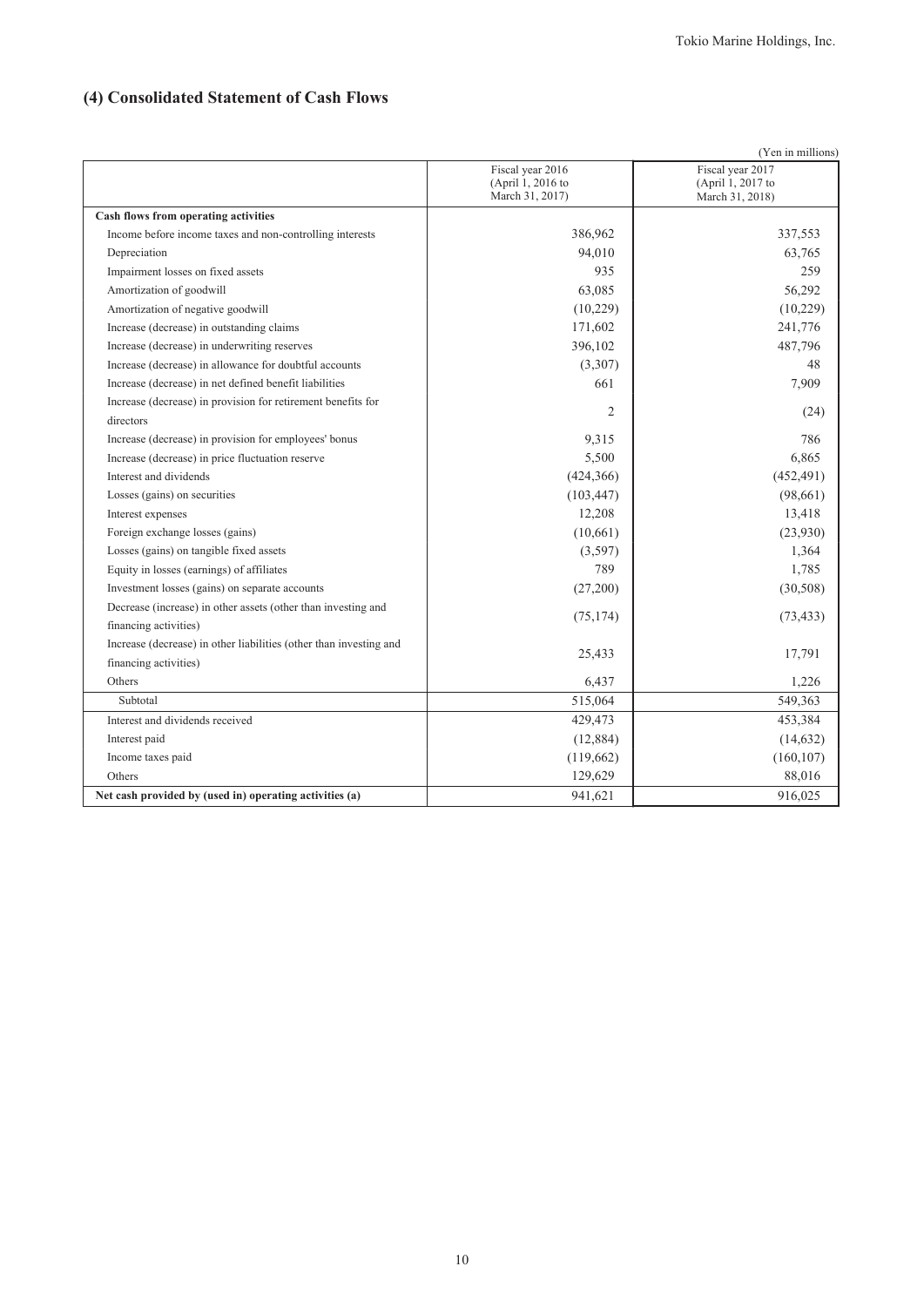|                                                                    |                                                          | (Yen in millions)                                        |
|--------------------------------------------------------------------|----------------------------------------------------------|----------------------------------------------------------|
|                                                                    | Fiscal year 2016<br>(April 1, 2016 to<br>March 31, 2017) | Fiscal year 2017<br>(April 1, 2017 to<br>March 31, 2018) |
| Cash flows from investing activities                               |                                                          |                                                          |
| Net decrease (increase) in deposits                                | (28, 867)                                                | 55,761                                                   |
| Purchases of monetary receivables bought                           | (523, 599)                                               | (524, 539)                                               |
| Proceeds from sales and redemption of monetary receivables         |                                                          |                                                          |
| bought                                                             | 503,651                                                  | 534,425                                                  |
| Purchases of money trusts                                          | (41,700)                                                 | (116,995)                                                |
| Proceeds from sales of money trusts                                |                                                          | 2,322                                                    |
| Purchases of securities                                            | (3,453,514)                                              | (2,633,686)                                              |
| Proceeds from sales and redemption of securities                   | 2,657,620                                                | 2,468,380                                                |
| Payments for issuance of loans                                     | (1,458,756)                                              | (836, 130)                                               |
| Proceeds from collection of loans                                  | 1,079,842                                                | 1,067,429                                                |
| Changes in cash collateral under securities borrowing and lending  | (140, 443)                                               | (330,327)                                                |
| transactions                                                       |                                                          |                                                          |
| Others                                                             | (18, 874)                                                | (9,768)                                                  |
| Subtotal (b)                                                       | (1,424,642)                                              | (323, 127)                                               |
| $(a) + (b)$                                                        | (483, 021)                                               | 592,898                                                  |
| Purchases of tangible fixed assets                                 | (25,371)                                                 | (15,376)                                                 |
| Proceeds from sales of tangible fixed assets                       | 10                                                       | 995                                                      |
| Payments for acquisition of businesses                             |                                                          | (21, 131)                                                |
| Purchases of shares of subsidiaries resulting in change in the     | (5,618)                                                  | (1,029)                                                  |
| scope of consolidation                                             |                                                          |                                                          |
| Net cash provided by (used in) investing activities                | (1,455,621)                                              | (359, 669)                                               |
| Cash flows from financing activities                               |                                                          |                                                          |
| Proceeds from borrowings                                           | 124,285                                                  | 10,735                                                   |
| Repayments of borrowings                                           | (17, 152)                                                | (147, 921)                                               |
| Redemption of corporate bonds                                      | (5,570)                                                  | (7,111)                                                  |
| Change in cash collateral under securities lending transactions    | 387,489                                                  | (246, 224)                                               |
| Purchases of treasury stock                                        | (25,081)                                                 | (125,091)                                                |
| Dividends paid                                                     | (94, 244)                                                | (113, 855)                                               |
| Dividends paid to non-controlling shareholders                     | (563)                                                    | (929)                                                    |
| Repayments to non-controlling shareholders                         | (303)                                                    | (72)                                                     |
| Purchases of shares of subsidiaries not resulting in change in the |                                                          | (0)                                                      |
| scope of consolidation                                             |                                                          |                                                          |
| Others                                                             | (3,461)                                                  | (1,190)                                                  |
| Net cash provided by (used in) financing activities                | 365,396                                                  | (631, 662)                                               |
| Effect of exchange rate changes on cash and cash equivalents       | (18, 163)                                                | (4, 853)                                                 |
| Net increase (decrease) in cash and cash equivalents               | (166,767)                                                | (80,160)                                                 |
| Cash and cash equivalents at beginning of year                     | 1,284,459                                                | 1,108,907                                                |
| Increase in cash and cash equivalents due to newly consolidated    | 4,698                                                    |                                                          |
| subsidiaries                                                       |                                                          |                                                          |
| Decrease in cash and cash equivalents due to exclusion of          | (16,625)                                                 | ٠                                                        |
| consolidated subsidiaries                                          |                                                          |                                                          |
| Increase in cash and cash equivalents due to merger with non-      | 3,142                                                    |                                                          |
| consolidated subsidiaries                                          |                                                          |                                                          |
| Cash and cash equivalents at end of year                           | 1,108,907                                                | 1,028,747                                                |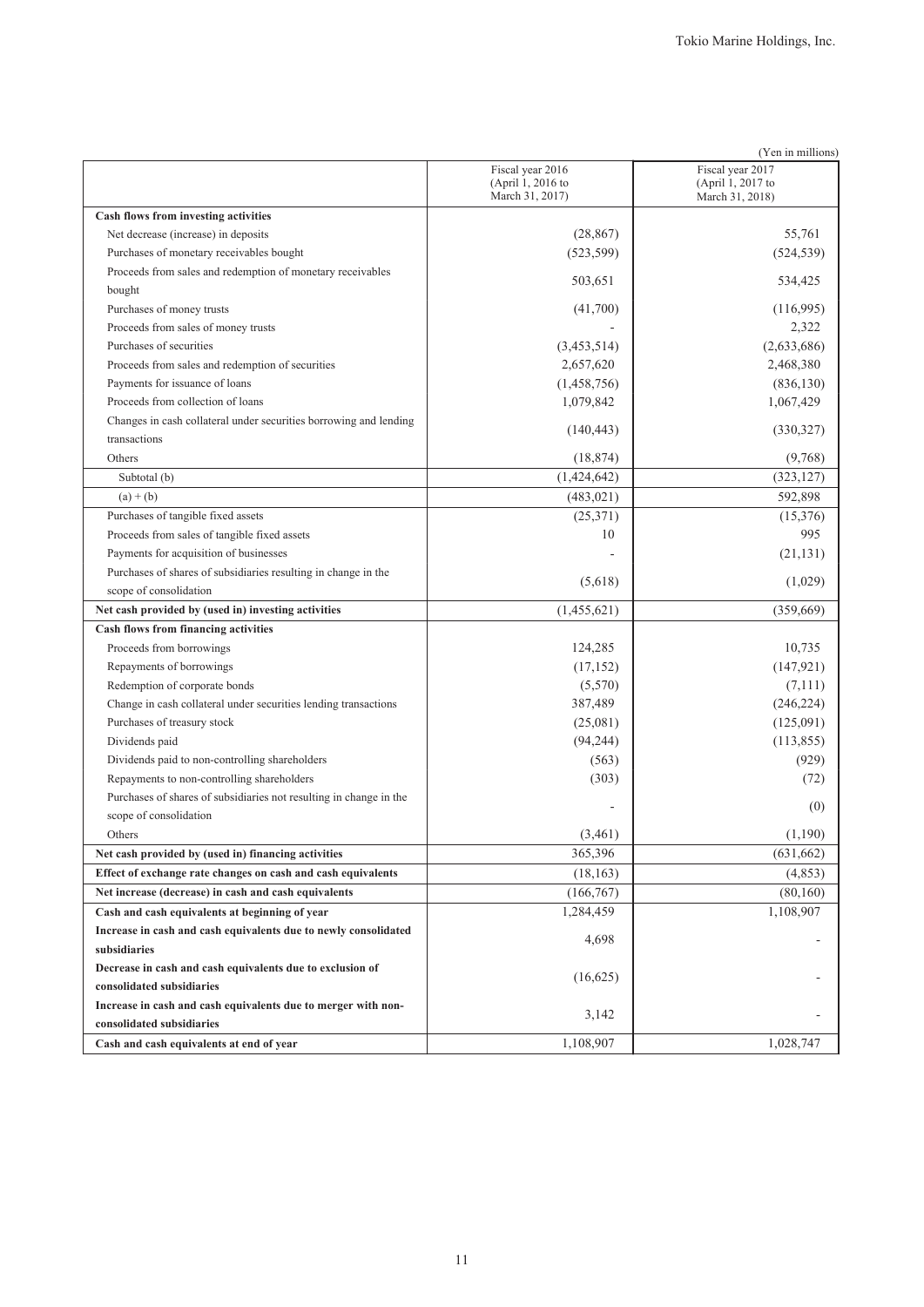# **(5) Notes regarding going concern assumption**

Not applicable.

# **(6) Additional information**

## **(Adjustment of deferred tax assets and liabilities due to changes in the corporate income tax rate)**

As a part of "Tax Cuts and Jobs Act of 2017" enacted in the U.S. on December 22, 2017, the federal corporate income tax rate applied to our U.S. subsidiaries was reduced from 35% to 21% from January 1, 2018.

Deferred tax liabilities (net of Deferred tax assets) decreased by 60,321 million yen and Net income attributable to owners of the parent increased by 57,856 million yen due to the enactment of this Act.

In relation to the above, the Company elected to early adopt "ASU 2018-02" effective for the fiscal year 2017 which eliminates the stranded tax effects within AOCI resulting from the application of current US-GAAP in response to the reduction of the tax rate. The early adoption resulted in an increase to Unrealized gains (losses) on available-for-sale securities and a decrease to Retained earnings in the amount of 13,119 million yen.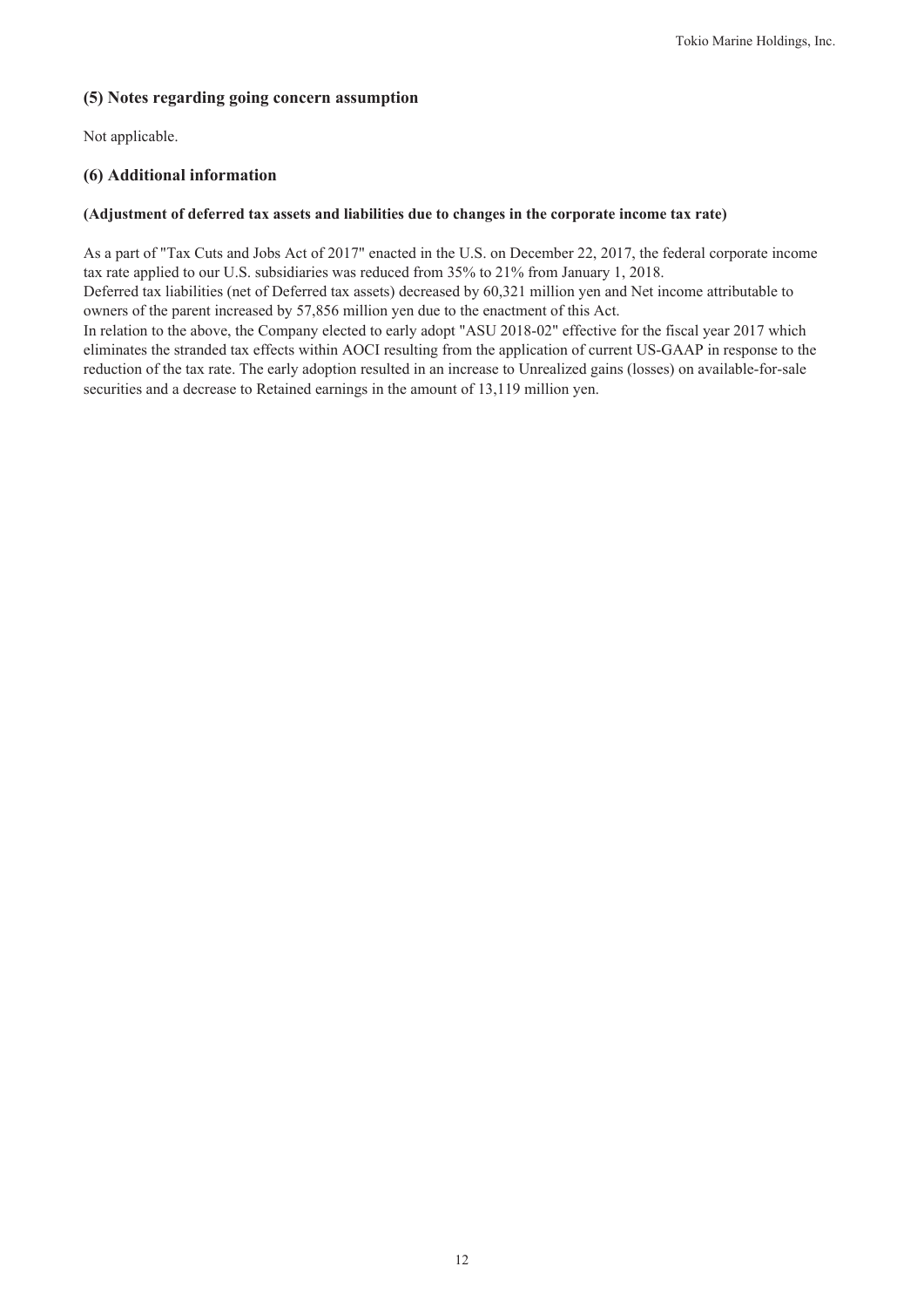# **(7) Notes to Consolidated Financial Statements**

# **(Segment information)**

Fiscal year 2016 (April 1, 2016 to March 31, 2017)

|                                                                                       |                                                   |                            |                       |                        |            |                         | (Yen in millions)                                             |
|---------------------------------------------------------------------------------------|---------------------------------------------------|----------------------------|-----------------------|------------------------|------------|-------------------------|---------------------------------------------------------------|
|                                                                                       | Reportable segments                               |                            |                       |                        |            | Amounts shown           |                                                               |
|                                                                                       | Domestic<br>property and<br>casualty<br>insurance | Domestic life<br>insurance | Overseas<br>insurance | Financial and<br>other | Total      | Adjustments<br>(Note 1) | on the<br>consolidated<br>financial<br>statements<br>(Note 2) |
| Ordinary income<br>Ordinary income from<br>external customers<br>Ordinary income from | 2,627,455                                         | 721,745                    | 1,833,671             | 58,079                 | 5,240,951  | (8,348)                 | 5,232,602                                                     |
| transactions with other<br>operating segments                                         | 8,655                                             | 273                        | 2,102                 | 24,742                 | 35,773     | (35,773)                |                                                               |
| Total                                                                                 | 2,636,110                                         | 722,018                    | 1,835,773             | 82,821                 | 5,276,724  | (44, 122)               | 5,232,602                                                     |
| Segment profit                                                                        | 254,499                                           | 13,255                     | 114,022               | 5,883                  | 387,659    | (0)                     | 387,659                                                       |
| Segment assets                                                                        | 8,049,612                                         | 7,334,635                  | 7,203,028             | 70,001                 | 22,657,277 | (49, 674)               | 22,607,603                                                    |
| Other items                                                                           |                                                   |                            |                       |                        |            |                         |                                                               |
| Depreciation                                                                          | 9,798                                             | 294                        | 83,425                | 491                    | 94,010     |                         | 94,010                                                        |
| Amortization of goodwill                                                              | 470                                               |                            | 62,614                |                        | 63,085     |                         | 63,085                                                        |
| Amortization of negative<br>goodwill                                                  | 8,917                                             | 248                        | 917                   | 145                    | 10,229     |                         | 10,229                                                        |
| Interest and dividends                                                                | 117,487                                           | 94,586                     | 213,504               | 138                    | 425,717    | (1,351)                 | 424,366                                                       |
| Interest expenses                                                                     | 5,817                                             | 910                        | 5,739                 |                        | 12,467     | (258)                   | 12,208                                                        |
| Equity in earnings (losses) of<br>affiliates                                          |                                                   |                            | (789)                 |                        | (789)      |                         | (789)                                                         |
| Investments in affiliates<br>accounted for by the equity<br>method                    |                                                   |                            | 26,919                |                        | 26,919     |                         | 26,919                                                        |
| Increase in tangible and<br>intangible fixed assets                                   | 24,226                                            | 563                        | 24,966                | 732                    | 50,488     | (0)                     | 50,488                                                        |

(Note) 1. "Adjustments" are as follows:

(1) "Adjustments" for Ordinary income from external customers of (8,348) million yen includes transfer of Foreign exchange losses. These are included in Ordinary expenses of Domestic property and casualty insurance segment and Overseas insurance segment while it is included in Other

underwriting income of 2,995 million yen and Other investment income of 2,213 million yen in the consolidated statement of income.

(2) "Adjustments" for Segment profit of (0) million yen is the elimination of transactions with other operating segments.

(3) "Adjustments" for Segment assets of (49,674) million yen is the elimination of transactions with other operating segments.

(4) "Adjustments" for Other items is the elimination of transactions with other operating segments. 2. Segment profit corresponds to Ordinary profit in the consolidated statement of income.

# Fiscal year 2017 (April 1, 2017 to March 31, 2018)

|                                                                                       | (Yen in millions)                                 |                            |                       |                          |                   |                         |                                                     |  |  |
|---------------------------------------------------------------------------------------|---------------------------------------------------|----------------------------|-----------------------|--------------------------|-------------------|-------------------------|-----------------------------------------------------|--|--|
|                                                                                       |                                                   |                            | Reportable segments   |                          |                   |                         | Amounts shown<br>on the                             |  |  |
|                                                                                       | Domestic<br>property and<br>casualty<br>insurance | Domestic life<br>insurance | Overseas<br>insurance | Financial and<br>other   | Total             | Adjustments<br>(Note 1) | consolidated<br>financial<br>statements<br>(Note 2) |  |  |
| Ordinary income<br>Ordinary income from<br>external customers<br>Ordinary income from | 2,669,871                                         | 818,483                    | 1,881,013             | 64,743                   | 5,434,112         | (34,996)                | 5,399,115                                           |  |  |
| transactions with other<br>operating segments                                         | 8,949                                             | 209                        | 2,008                 | 27,443                   | 38,612            | (38,612)                |                                                     |  |  |
| Total                                                                                 | 2,678,821                                         | 818,693                    | 1,883,022             | 92,187                   | 5,472,724         | (73,608)                | 5,399,115                                           |  |  |
| Segment profit                                                                        | 242,485                                           | 23,835                     | 71,360                | 7,257                    | 344,939           |                         | 344,939                                             |  |  |
| Segment assets                                                                        | 8,106,405                                         | 7,213,975                  | 7,655,369             | 73,361                   | 23,049,112        | (119, 176)              | 22,929,935                                          |  |  |
| Other items                                                                           |                                                   |                            |                       |                          |                   |                         |                                                     |  |  |
| Depreciation<br>Amortization of goodwill                                              | 10,969<br>96                                      | 335                        | 51,292<br>55,828      | 1,169<br>366             | 63,765<br>56,292  |                         | 63,765<br>56,292                                    |  |  |
| Amortization of negative<br>goodwill                                                  | 8,917                                             | 248                        | 917                   | 145                      | 10,229            |                         | 10,229                                              |  |  |
| Interest and dividends<br>Interest expenses                                           | 121,694<br>6,049                                  | 97,260<br>1,370            | 234,807<br>6,263      | 176                      | 453,938<br>13,685 | (1,446)<br>(266)        | 452,491<br>13,418                                   |  |  |
| Equity in earnings (losses) of<br>affiliates<br>Investments in affiliates             |                                                   |                            | (1,785)               |                          | (1,785)           |                         | (1,785)                                             |  |  |
| accounted for by the equity<br>method                                                 |                                                   | $\overline{\phantom{a}}$   | 81,766                | $\overline{\phantom{a}}$ | 81,766            |                         | 81,766                                              |  |  |
| Increase in tangible and<br>intangible fixed assets                                   | 13,087                                            | 171                        | 26,172                | 435                      | 39,867            |                         | 39,867                                              |  |  |

(Note) 1. "Adjustments" are as follows:

(1) "Adjustments" for Ordinary income from external customers of (34,996) million yen includes the transfer of Gains on derivatives of 20,654

million yen. This is included in Ordinary income of Domestic property and casualty insurance segment and Overseas insurance segment, while it is included in Losses on derivatives in the consolidated statement of income.

(2) "Adjustments" for Segment assets of (119,176) million yen is the elimination of transactions with other operating segments.

(3) "Adjustments" for Other items is the elimination of transactions with other operating segments.

2. Segment profit corresponds to Ordinary profit in the consolidated statement of income.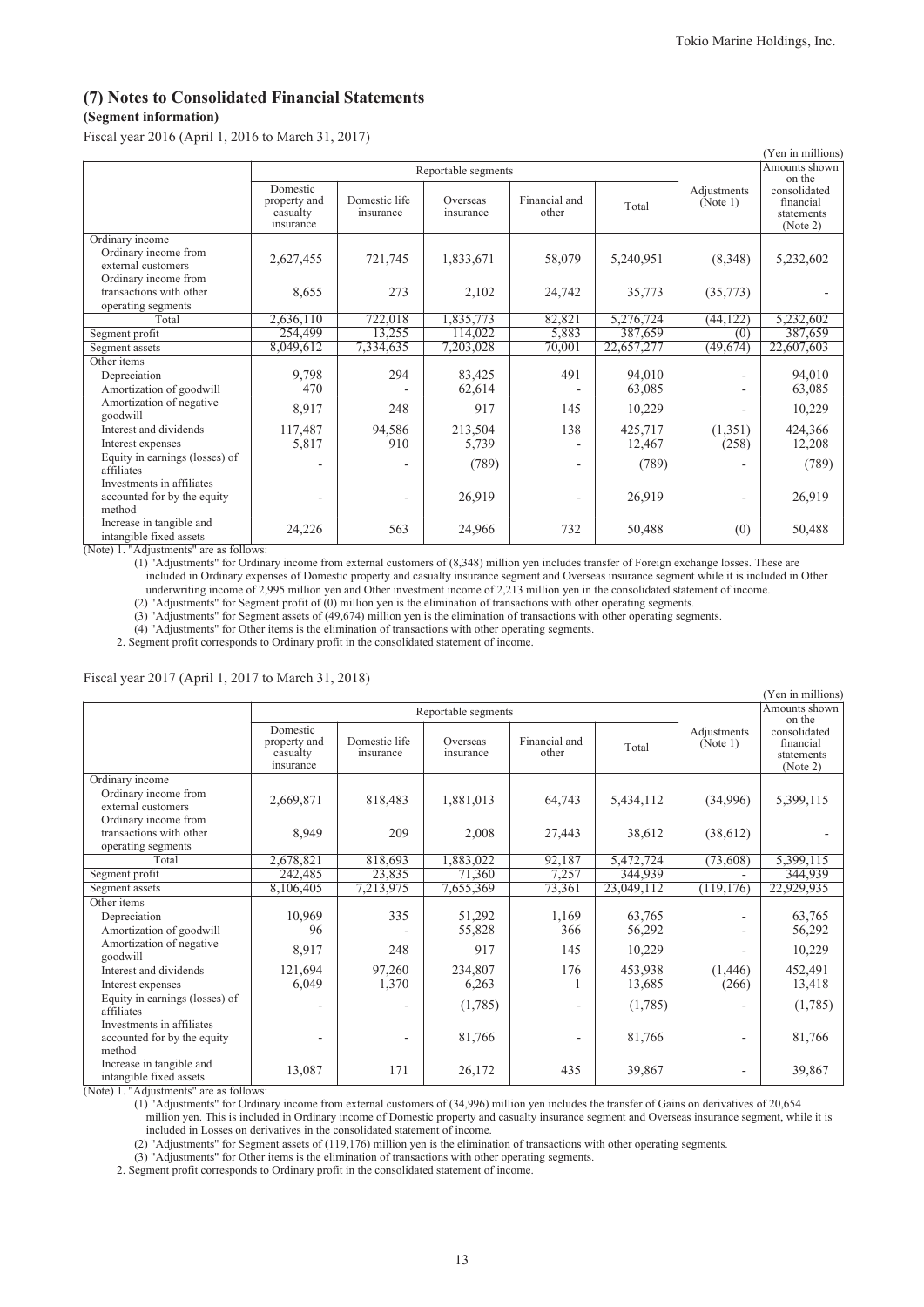# **(Per share information)**

|                                                                                                                                |                                                       | (Yen)                                                 |
|--------------------------------------------------------------------------------------------------------------------------------|-------------------------------------------------------|-------------------------------------------------------|
|                                                                                                                                | Fiscal year 2016<br>(April 1, 2016 to March 31, 2017) | Fiscal year 2017<br>(April 1, 2017 to March 31, 2018) |
| Net assets per share                                                                                                           | 4,722.15                                              | 5,245.40                                              |
| Net income per share - Basic                                                                                                   | 363.52                                                | 382.83                                                |
| Net income per share - Diluted                                                                                                 | 363.19                                                | 382.47                                                |
| (Note) Calculations of "Net income per share - Basic" and "Net income per share - Diluted" are based on the following figures. |                                                       |                                                       |
|                                                                                                                                | Fiscal year 2016<br>(April 1, 2016 to March 31, 2017) | Fiscal year 2017<br>(April 1, 2017 to March 31, 2018) |
| Net income per share - Basic                                                                                                   |                                                       |                                                       |
| Net income attributable to owners of parent (Yen in millions)                                                                  | 273,856                                               | 284,183                                               |
| Amount not attributable to common shareholders (Yen in millions)                                                               |                                                       |                                                       |
| Net income attributable to owners of parent<br>related to common stock (Yen in millions)                                       | 273,856                                               | 284,183                                               |
| Average number of shares outstanding (In thousand shares)                                                                      | 753,333                                               | 742,316                                               |
| Net income per share - Diluted                                                                                                 |                                                       |                                                       |
| Adjustment of net income attributable                                                                                          |                                                       |                                                       |
| to owners of parent (Yen in millions)                                                                                          | ٠                                                     |                                                       |
| Increased number of common stock (In thousand shares)                                                                          | 684                                                   | 691                                                   |
| Increased number of stock acquisition rights (In thousand shares)                                                              | 684                                                   | 691                                                   |

## **(Subsequent events)**

On May 18, 2018 the Company's board of directors resolved repurchases of its own shares, pursuant to Article 156 of the Companies Act which is applicable in accordance with Article 165, paragraph 3 of the Companies Act, as detailed below.

a. Reason for the repurchase of shares

The Company intends to repurchase its own shares in order to implement flexible capital policies.

- b. Class of shares to be repurchased Common stock of the Company
- c. Aggregate number of shares to be repurchased Up to 12,500,000 shares
- d. Aggregate purchase price of shares Up to 50 billion yen
- e. Period in which repurchases may be made From June 1, 2018 through September 20, 2018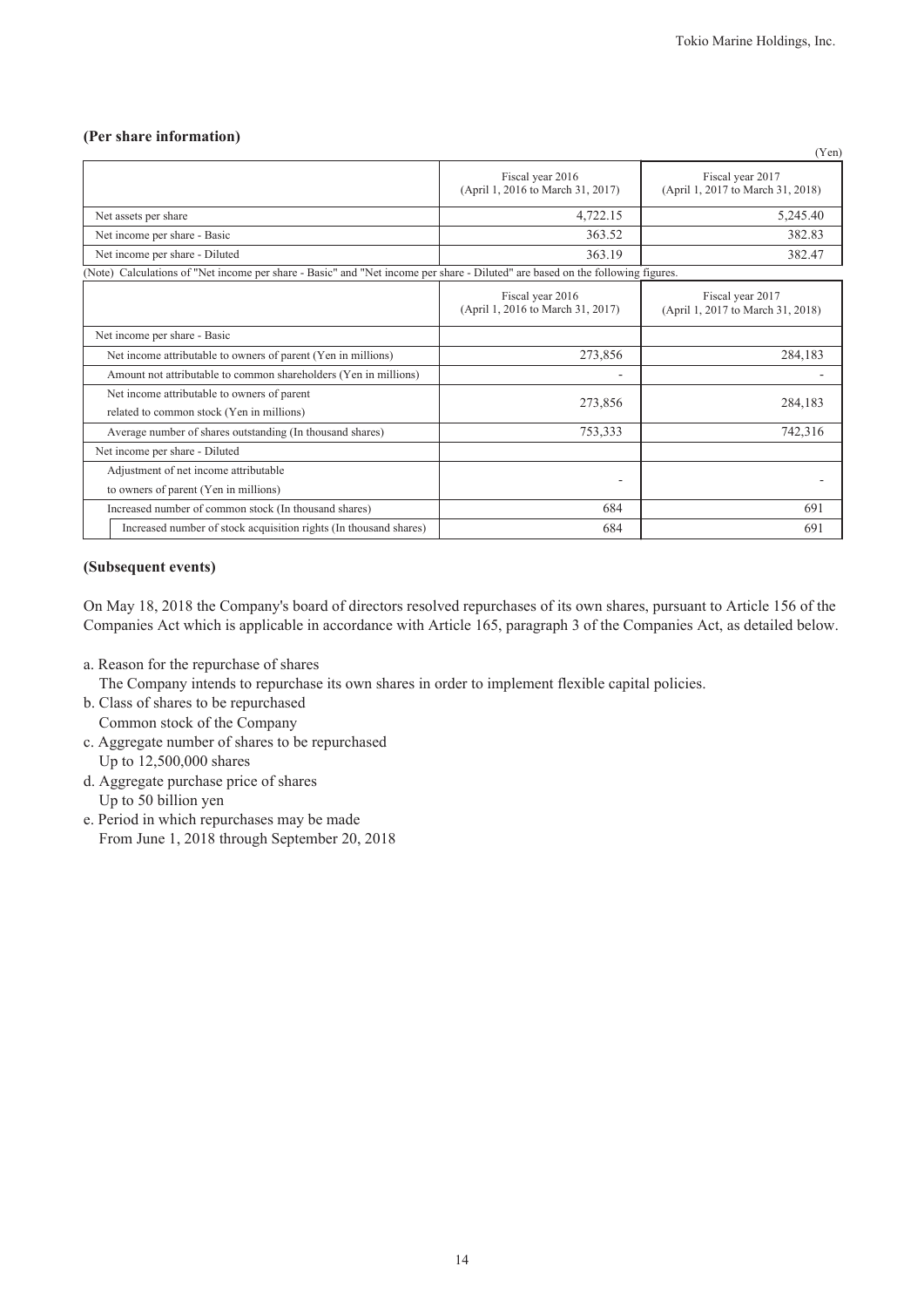# **4. Others**

# **(1) Summary of Consolidated Business Results**

|                                                      |                                                          |                                                          |                        | (Yen in millions) |
|------------------------------------------------------|----------------------------------------------------------|----------------------------------------------------------|------------------------|-------------------|
|                                                      | Fiscal year 2016<br>(April 1, 2016 to<br>March 31, 2017) | Fiscal year 2017<br>(April 1, 2017 to<br>March 31, 2018) | Increase<br>(Decrease) | Rate of change    |
| Ordinary income and expenses                         |                                                          |                                                          |                        | $\%$              |
| <b>Underwriting income</b>                           | 4,558,623                                                | 4,662,061                                                | 103,437                | 2.3               |
| Net premiums written                                 | 3,480,478                                                | 3,564,747                                                | 84,268                 | 2.4               |
| Deposit premiums from policyholders                  | 114,477                                                  | 93,752                                                   | (20, 725)              | (18.1)            |
| Life insurance premiums                              | 904,418                                                  | 953,006                                                  | 48,588                 | 5.4               |
| <b>Underwriting expenses</b>                         | 3,880,059                                                | 4,103,092                                                | 223,032                | 5.7               |
| Net claims paid                                      | 1,814,853                                                | 1,916,944                                                | 102,090                | 5.6               |
| Loss adjustment expenses                             | 136,008                                                  | 135,673                                                  | (334)                  | (0.2)             |
| Agency commissions and brokerage                     | 685,493                                                  | 703,865                                                  | 18,371                 | 2.7               |
| Maturity refunds to policyholders                    | 201,568                                                  | 187,435                                                  | (14, 133)              | (7.0)             |
| Life insurance claims                                | 640,412                                                  | 564,482                                                  | (75, 930)              | (11.9)            |
| Provision for outstanding claims                     | 164,810                                                  | 245,933                                                  | 81,122                 | 49.2              |
| Provision for underwriting reserves                  | 231,077                                                  | 339,025                                                  | 107,948                | 46.7              |
| <b>Investment income</b>                             | 565,006                                                  | 623,948                                                  | 58,941                 | 10.4              |
| Interest and dividends                               | 424,366                                                  | 452,491                                                  | 28,125                 | 6.6               |
| Gains on sales of securities                         | 120,927                                                  | 132,245                                                  | 11,318                 | 9.4               |
| Investment gains on separate accounts                | 27,200                                                   | 30,508                                                   | 3,307                  | 12.2              |
| <b>Investment expenses</b>                           | 76,804                                                   | 71,339                                                   | (5,465)                | (7.1)             |
| Losses on sales of securities                        | 36,488                                                   | 29,562                                                   | (6,925)                | (19.0)            |
| Impairment losses on securities                      | 7,292                                                    | 6,067                                                    | (1,224)                | (16.8)            |
| Losses on derivatives                                | 10,897                                                   | 14,605                                                   | 3,707                  | 34.0              |
| Operating and general administrative expenses        | 868,195                                                  | 856,940                                                  | (11, 254)              | (1.3)             |
| Other ordinary income and expenses                   | 89,088                                                   | 90,302                                                   | 1,213                  | 1.4               |
| Equity in earnings (losses) of affiliates            | (789)                                                    | (1,785)                                                  | (995)                  |                   |
| Ordinary profit                                      | 387,659                                                  | 344,939                                                  | (42, 719)              | (11.0)            |
| <b>Extraordinary gains and losses</b>                |                                                          |                                                          |                        |                   |
| <b>Extraordinary gains</b>                           | 8,252                                                    | 1,936                                                    | (6,315)                | (76.5)            |
| <b>Extraordinary losses</b>                          | 8,949                                                    | 9,322                                                    | 373                    | 4.2               |
| <b>Extraordinary gains (losses)</b>                  | (697)                                                    | (7, 385)                                                 | (6,688)                |                   |
| Income before income taxes and                       | 386,962                                                  | 337,553                                                  | (49, 408)              | (12.8)            |
| non-controlling interests                            |                                                          |                                                          |                        |                   |
| <b>Income taxes - current</b>                        | 128,946                                                  | 118,482                                                  | (10, 463)              | (8.1)             |
| <b>Income taxes - deferred</b>                       | (17, 562)                                                | (67, 265)                                                | (49,703)               |                   |
| <b>Total income taxes</b>                            | 111,383                                                  | 51,217                                                   | (60, 166)              | (54.0)            |
| <b>Net income</b>                                    | 275,578                                                  | 286,336                                                  | 10,758                 | 3.9               |
| Net income attributable to non-controlling interests | 1,721                                                    | 2,153                                                    | 431                    | 25.1              |
| Net income attributable to owners of the parent      | 273,856                                                  | 284,183                                                  | 10,326                 | 3.8               |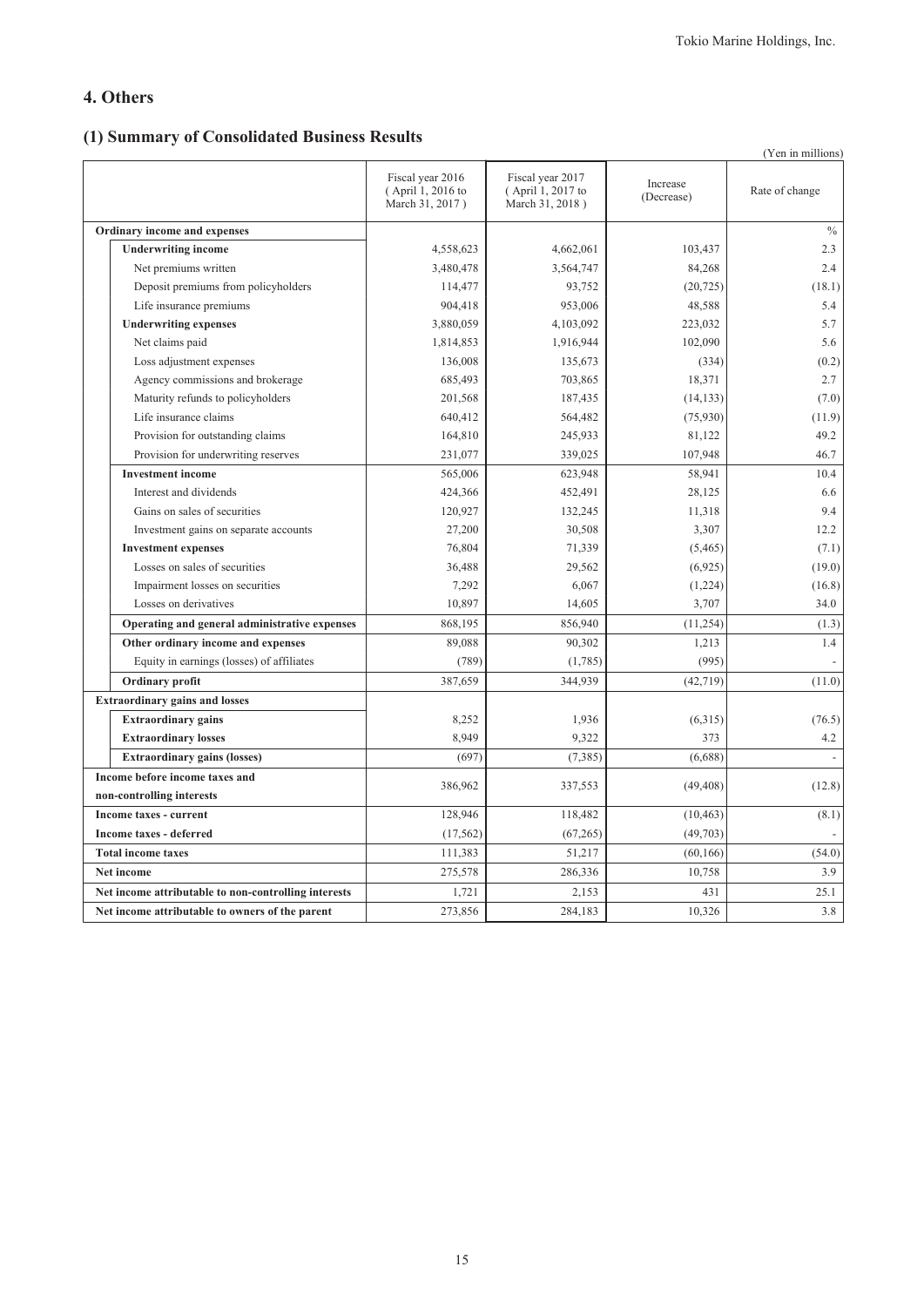# **(2) Premiums written and claims paid by lines of business**

Direct premiums written including deposit premiums from policyholders

|                                     |           |                                                       |                |                                                       |                      | (Yen in millions) |  |
|-------------------------------------|-----------|-------------------------------------------------------|----------------|-------------------------------------------------------|----------------------|-------------------|--|
|                                     |           | Fiscal year 2016<br>(April 1, 2016 to March 31, 2017) |                | Fiscal year 2017<br>(April 1, 2017 to March 31, 2018) |                      |                   |  |
|                                     | Amount    | Composition<br>ratio                                  | Rate of change | Amount                                                | Composition<br>ratio | Rate of change    |  |
|                                     |           | $\frac{0}{0}$                                         | $\frac{0}{0}$  |                                                       | $\frac{0}{0}$        | $\frac{0}{0}$     |  |
| Fire and allied lines               | 615,492   | 16.3                                                  | (3.4)          | 621,921                                               | 16.2                 | 1.0               |  |
| Hull and cargo                      | 117,392   | 3.1                                                   | 0.0            | 122,755                                               | 3.2                  | 4.6               |  |
| Personal accident                   | 331,854   | 8.8                                                   | 1.4            | 305,180                                               | 7.9                  | (8.0)             |  |
| Voluntary automobile                | 1,371,609 | 36.3                                                  | 3.4            | 1,412,434                                             | 36.7                 | 3.0               |  |
| Compulsory automobile liability     | 301,045   | 8.0                                                   | 3.5            | 281,967                                               | 7.3                  | (6.3)             |  |
| Others                              | 1,039,023 | 27.5                                                  | 36.2           | 1,105,984                                             | 28.7                 | 6.4               |  |
| Total                               | 3,776,418 | 100.0                                                 | 9.1            | 3,850,243                                             | 100.0                | 2.0               |  |
| Deposit premiums from policyholders | 114,477   | 3.0                                                   | (8.5)          | 93,752                                                | 2.4                  | (18.1)            |  |

Net premiums written

|                                 |           | Fiscal year 2016<br>(April 1, 2016 to March 31, 2017) |                | Fiscal year 2017<br>(April 1, 2017 to March 31, 2018) |                      |                |  |
|---------------------------------|-----------|-------------------------------------------------------|----------------|-------------------------------------------------------|----------------------|----------------|--|
|                                 | Amount    | Composition<br>ratio                                  | Rate of change | Amount                                                | Composition<br>ratio | Rate of change |  |
|                                 |           | $\frac{0}{0}$                                         | $\frac{0}{0}$  |                                                       | $\frac{0}{0}$        | $\frac{0}{0}$  |  |
| Fire and allied lines           | 526,269   | 15.1                                                  | (11.4)         | 526,181                                               | 14.8                 | (0.0)          |  |
| Hull and cargo                  | 98,818    | 2.8                                                   | (8.1)          | 106,641                                               | 3.0                  | 7.9            |  |
| Personal accident               | 218,133   | 6.3                                                   | 9.4            | 213,775                                               | 6.0                  | (2.0)          |  |
| Voluntary automobile            | 1,421,876 | 40.9                                                  | 3.5            | 1,457,670                                             | 40.9                 | 2.5            |  |
| Compulsory automobile liability | 302,727   | 8.7                                                   | (0.2)          | 301,255                                               | 8.5                  | (0.5)          |  |
| Others                          | 912,652   | 26.2                                                  | 32.7           | 959,222                                               | 26.9                 | 5.1            |  |
| Total                           | 3.480.478 | 100.0                                                 | 6.6            | 3,564,747                                             | 100.0                | 2.4            |  |

## Net claims paid

|                                 |           |                                                       |               |                                                       |                      | (Yen in millions) |  |
|---------------------------------|-----------|-------------------------------------------------------|---------------|-------------------------------------------------------|----------------------|-------------------|--|
|                                 |           | Fiscal year 2016<br>(April 1, 2016 to March 31, 2017) |               | Fiscal year 2017<br>(April 1, 2017 to March 31, 2018) |                      |                   |  |
|                                 | Amount    | Composition<br>Rate of change<br>ratio                |               |                                                       | Composition<br>ratio | Rate of change    |  |
|                                 |           | $\frac{0}{0}$                                         | $\frac{0}{0}$ |                                                       | $\frac{0}{0}$        | $\frac{0}{0}$     |  |
| Fire and allied lines           | 259,869   | 14.3                                                  | (3.6)         | 308,781                                               | 16.1                 | 18.8              |  |
| Hull and cargo                  | 58,091    | 3.2                                                   | (2.4)         | 59,461                                                | 3.1                  | 2.4               |  |
| Personal accident               | 99,629    | 5.5                                                   | 2.5           | 102,984                                               | 5.4                  | 3.4               |  |
| Voluntary automobile            | 761,588   | 42.0                                                  | 4.3           | 786,792                                               | 41.0                 | 3.3               |  |
| Compulsory automobile liability | 225,645   | 12.4                                                  | (1.3)         | 219,566                                               | 11.5                 | (2.7)             |  |
| Others                          | 410,029   | 22.6                                                  | 48.2          | 439,357                                               | 22.9                 | 7.2               |  |
| Total                           | 1,814,853 | 100.0                                                 | 9.2           | 1,916,944                                             | 100.0                | 5.6               |  |

(Yen in millions)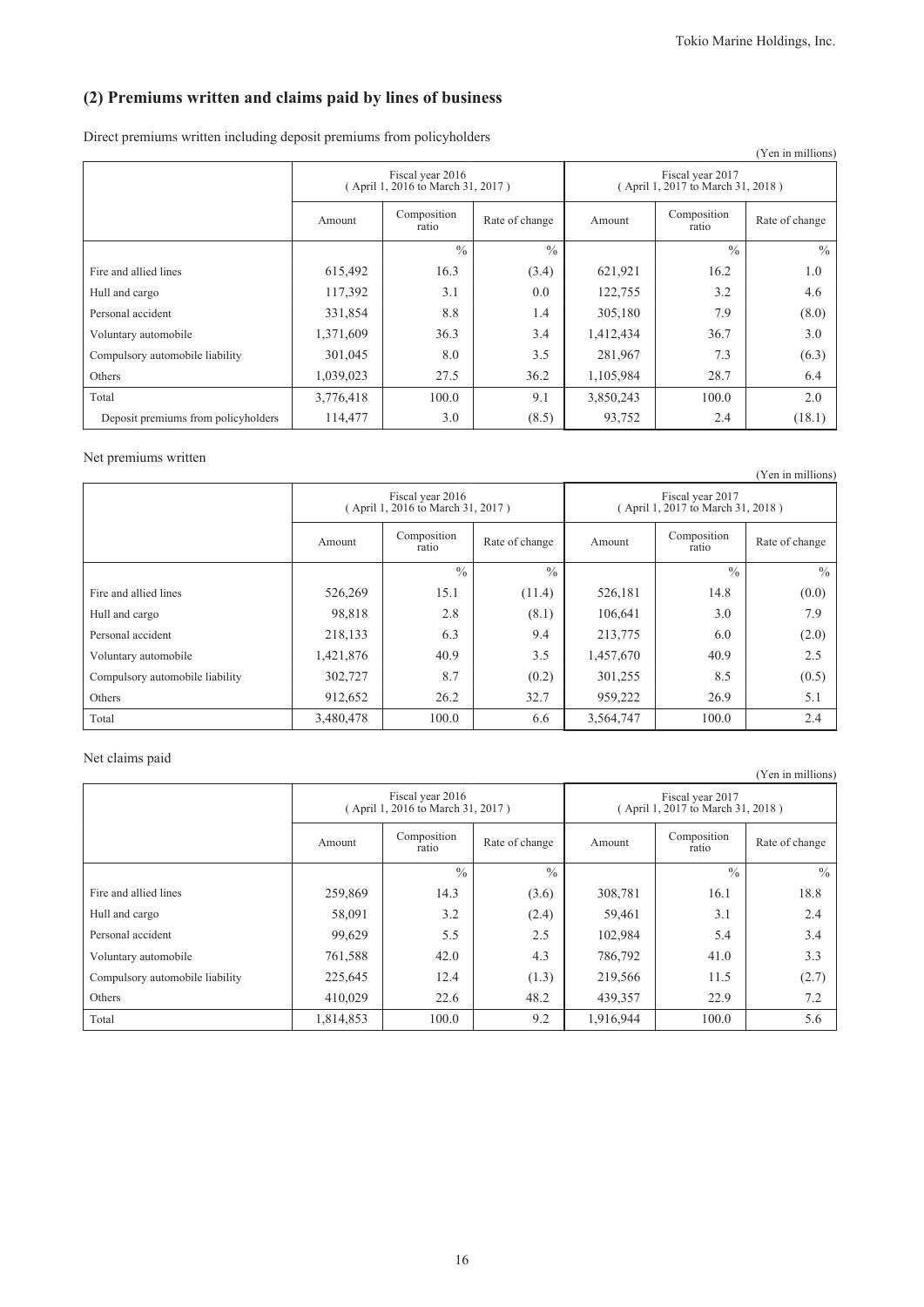(Yen in millions)

(Yen in millions)

# **(3) Securities**

#### 1. Trading Securities

|                                              |                      | (Yen in millions)    |
|----------------------------------------------|----------------------|----------------------|
|                                              | As of March 31, 2017 | As of March 31, 2018 |
| Unrealized gains (losses) included in income | 145,982              | 68.ZZU               |

#### 2. Bonds held to maturity

|                       |                          |                                              |                      |            |                                              |            | (Yen in millions) |  |
|-----------------------|--------------------------|----------------------------------------------|----------------------|------------|----------------------------------------------|------------|-------------------|--|
|                       |                          |                                              | As of March 31, 2017 |            | As of March 31, 2018                         |            |                   |  |
|                       |                          | Carrying amount<br>shown on<br>balance sheet | Fair value           | Difference | Carrying amount<br>shown on<br>balance sheet | Fair value | Difference        |  |
| Those with fair value | Domestic debt securities | 3,238,387                                    | 3,977,807            | 739,420    | 3,499,834                                    | 4,280,260  | 780,425           |  |
| exceeding the         | Foreign securities       | 6,788                                        | 6,935                | 146        | 16,634                                       | 17,050     | 416               |  |
| carrying amount       | Subtotal                 | 3,245,175                                    | 3,984,742            | 739,566    | 3,516,468                                    | 4.297.310  | 780,842           |  |
| Those with fair value | Domestic debt securities | 1,237,858                                    | 1,108,883            | (128, 974) | 1,246,592                                    | 1,154,080  | (92,511)          |  |
| not exceeding the     | Foreign securities       | 29,548                                       | 26,417               | (3, 131)   | 22,116                                       | 21,519     | (597)             |  |
| carrying amount       | Subtotal                 | 1,267,407                                    | 1,135,301            | (132, 105) | 1,268,709                                    | 1,175,600  | (93,108)          |  |
| Total                 |                          | 4,512,582                                    | 5,120,043            | 607,460    | 4,785,178                                    | 5,472,911  | 687,733           |  |

#### 3. Bonds earmarked for underwriting reserves

| $1.911$ $1.11$ $1.111$ |                          |                                              |                          |            |                                              |            |                          |  |
|------------------------|--------------------------|----------------------------------------------|--------------------------|------------|----------------------------------------------|------------|--------------------------|--|
|                        |                          |                                              | As of March 31, 2017     |            | As of March 31, 2018                         |            |                          |  |
|                        |                          | Carrying amount<br>shown on<br>balance sheet | Fair value               | Difference | Carrying amount<br>shown on<br>balance sheet | Fair value | Difference               |  |
| Those with fair value  | Domestic debt securities | 32,789                                       | 34,309                   | 1,520      | 22,619                                       | 23,664     | 1,044                    |  |
| exceeding the          | Foreign securities       | 16,145                                       | 16.666                   | 521        | 9,171                                        | 9,342      | 170                      |  |
| carrying amount        | Subtotal                 | 48,934                                       | 50,976                   | 2,042      | 31,791                                       | 33,006     | 1,214                    |  |
| Those with fair value  | Domestic debt securities |                                              | $\overline{\phantom{0}}$ |            |                                              |            | $\overline{\phantom{a}}$ |  |
| not exceeding the      | Foreign securities       | 3.977                                        | 3,911                    | (65)       | 6,388                                        | 6.220      | (168)                    |  |
| carrying amount        | Subtotal                 | 3,977                                        | 3,911                    | (65)       | 6,388                                        | 6,220      | (168)                    |  |
| Total                  |                          | 52,911                                       | 54,888                   | 1,976      | 38,180                                       | 39,227     | 1,046                    |  |

#### 4. Available-for-sale securities

| , 1 сп ш шшпопэ)                                |                            |                                         |                      |            |                                         |                      |            |
|-------------------------------------------------|----------------------------|-----------------------------------------|----------------------|------------|-----------------------------------------|----------------------|------------|
|                                                 |                            |                                         | As of March 31, 2017 |            |                                         | As of March 31, 2018 |            |
|                                                 |                            | Fair value<br>shown on<br>balance sheet | Cost                 | Difference | Fair value<br>shown on<br>balance sheet | Cost                 | Difference |
|                                                 | Domestic debt securities   | 3,541,971                               | 3,138,846            | 403,125    | 3,604,581                               | 3,202,528            | 402,052    |
| Those with fair value                           | Domestic equity securities | 2,397,778                               | 631,003              | 1,766,775  | 2,626,078                               | 613,425              | 2,012,652  |
|                                                 | Foreign securities         | 2,324,974                               | 2,172,351            | 152,623    | 3,075,059                               | 2,861,452            | 213,606    |
| exceeding the cost                              | Others (Note 2)            | 531,576                                 | 500,651              | 30,924     | 665,045                                 | 622,904              | 42,141     |
|                                                 | Subtotal                   | 8,796,300                               | 6,442,851            | 2,353,448  | 9,970,764                               | 7,300,311            | 2,670,453  |
|                                                 | Domestic debt securities   | 406,604                                 | 424,177              | (17,573)   | 336,688                                 | 342,785              | (6,097)    |
|                                                 | Domestic equity securities | 20,501                                  | 22,681               | (2,179)    | 12,575                                  | 14,700               | (2,125)    |
| Those with fair value<br>not exceeding the cost | Foreign securities         | 1,891,403                               | 1,983,080            | (91,676)   | 1,312,266                               | 1,346,835            | (34, 568)  |
|                                                 | Others (Note 3)            | 812,131                                 | 834,218              | (22,086)   | 643,587                                 | 655,619              | (12,032)   |
|                                                 | Subtotal                   | 3,130,640                               | 3,264,157            | (133, 517) | 2,305,117                               | 2,359,941            | (54, 823)  |
| Total                                           |                            | 11,926,940                              | 9,707,009            | 2,219,931  | 12,275,882                              | 9,660,253            | 2,615,629  |

(Note) 1. Available-for-sale securities whose fair value cannot be measured reliably are not included in the table above.

2. As of March 31, 2017, "Others" includes negotiable certificates of deposit (fair value 91 million yen, cost 90 million yen, difference 0 million yen) which are presented as Cash and bank deposits on the consolidated balance sheet, and foreign mortgage securities, etc. (fair value 520,692 million yen, cost 492,852 million yen, difference 27,839 million yen) which are presented as Monetary receivables bought on the consolidated balance sheet. As of March 31, 2018, "Others" includes foreign mortgage securities, etc. (fair value 652,148 million yen, cost 613,589million yen, difference 38,559 million yen) which are presented as Monetary receivables bought on the consolidated balance sheet.

3. As of March 31, 2017, "Others" includes negotiable certificates of deposit (fair value 64,317 million yen, cost 64,317 million yen) which are presented as Cash and bank deposits on the consolidated balance sheet, and foreign mortgage securities, etc. (fair value 740,254 million yen, cost 761,252 million yen, difference (20,998) million yen) which are presented as Monetary receivables bought on the consolidated balance sheet. As of March 31, 2018, "Others" includes negotiable certificates of deposit (fair value 36,032 million yen, cost 36,032 million yen) which are presented

as Cash and bank deposits on the consolidated balance sheet, and foreign mortgage securities, etc. (fair value 598,527 million yen, cost 610,352 million yen, difference (11,824) million yen) which are presented as Monetary receivables bought on the consolidated balance sheet.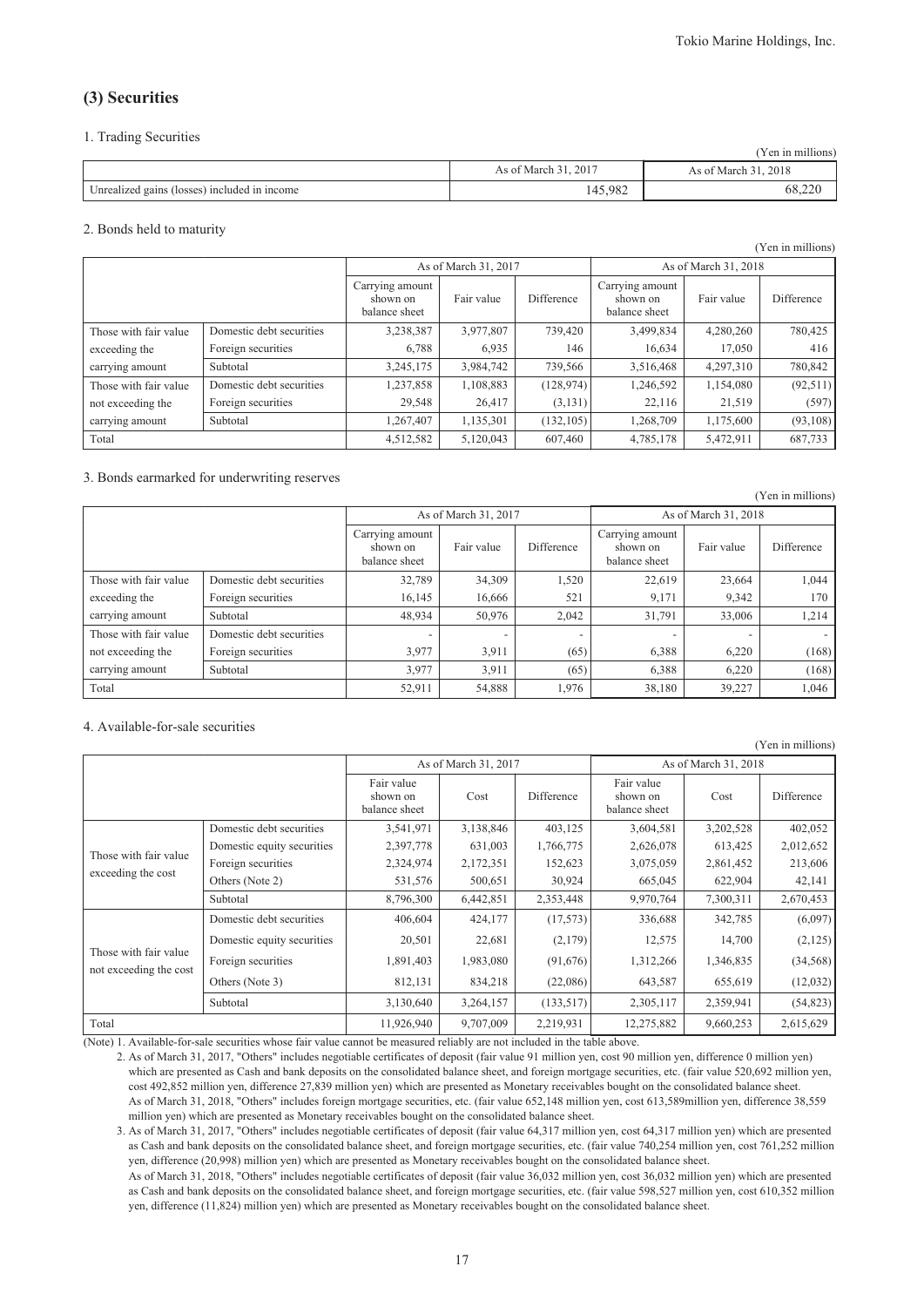(Yen in millions)

#### 5. Bonds held to maturity that were sold None.

#### 6. Bonds earmarked for underwriting reserves that were sold

|                          |                                                                                    |                                   |                          |                                                       |     | (Yen in millions) |
|--------------------------|------------------------------------------------------------------------------------|-----------------------------------|--------------------------|-------------------------------------------------------|-----|-------------------|
|                          |                                                                                    | (April 1, 2016 to March 31, 2017) |                          | Fiscal year 2017<br>(April 1, 2017 to March 31, 2018) |     |                   |
|                          | Sale proceeds<br>Gains on sale<br>Gains on sale<br>Sale proceeds<br>Losses on sale |                                   |                          |                                                       |     | Losses on sale    |
| Domestic debt securities | 4,727                                                                              | 173                               | ۰                        | 3,070                                                 | 74  |                   |
| Foreign securities       | 2,988                                                                              | 451                               | $\overline{\phantom{a}}$ | 1.504                                                 | 231 |                   |
| Total                    | 7.715                                                                              | 624                               | -                        | 4,574                                                 | 306 |                   |

#### 7. Available-for-sale securities that were sold

|                            | Fiscal year 2016<br>(April 1, 2016 to March 31, 2017)<br>Gains on sale<br>Sale proceeds<br>Losses on sale |         |        | Fiscal year 2017<br>(April 1, 2017 to March 31, 2018) |               |                |  |
|----------------------------|-----------------------------------------------------------------------------------------------------------|---------|--------|-------------------------------------------------------|---------------|----------------|--|
|                            |                                                                                                           |         |        | Sale proceeds                                         | Gains on sale | Losses on sale |  |
| Domestic debt securities   | 277,766                                                                                                   | 11,565  | 2,082  | 281,603                                               | 11,395        | 8,649          |  |
| Domestic equity securities | 119,670                                                                                                   | 84,315  | 177    | 117,953                                               | 89,291        | 603            |  |
| Foreign securities         | 1,026,929                                                                                                 | 24,248  | 34,127 | 1,046,617                                             | 31,239        | 20,308         |  |
| Others                     | 216,800                                                                                                   | 5.212   | 3,771  | 168,664                                               | 7,341         | 1,916          |  |
| Total                      | .641,167                                                                                                  | 125.341 | 40,159 | 1,614,838                                             | 139.268       | 31,478         |  |

(Note) For the fiscal year 2016, "Others" includes negotiable certificates of deposit (proceeds 48,460 million yen, gains 31 million yen, losses 0 million yen), which are presented as Cash and bank deposits on the consolidated balance sheet, and foreign mortgage securities (proceeds 162,895 million yen, gains 5,007 million yen, losses 3,671 million yen), which are presented as Monetary receivables bought on the consolidated balance sheet.

For the fiscal year 2017, "Others" includes negotiable certificates of deposit (proceeds 24,270 million yen, gains 91 million yen), which are presented as Cash and bank deposits on the consolidated balance sheet, and foreign mortgage securities (proceeds 144,380 million yen, gains 7,237 million yen, losses 1,916 million yen), which are presented as Monetary receivables bought on the consolidated balance sheet.

#### 8. Securities on which impairment losses were recognized

For the fiscal year 2016, impairment losses of 8,653 million yen (Domestic equity securities 68 million yen, Foreign securities 6,099 million yen, Others 2,485 million yen) were recognized for Available-for-sale securities with fair value. Impairment losses of 1,124 million yen (Domestic equity securities 776 million yen, Foreign securities 347 million yen, Others 0 million yen) were also recognized for those whose fair value cannot be measured reliably.

For the fiscal year 2017, impairment losses of 7,121 million yen (Domestic equity securities 296 million yen, Foreign securities 4,321 million yen, Others 2,502 million yen) were recognized for Available-for-sale securities with fair value. Impairment losses of 439 million yen (Domestic equity securities 206 million yen, Foreign securities 232 million yen) were also recognized for those whose fair value cannot be measured reliably.

In principle, impairment loss on a security with fair value is recognized when the fair value is below its cost by 30% or more.